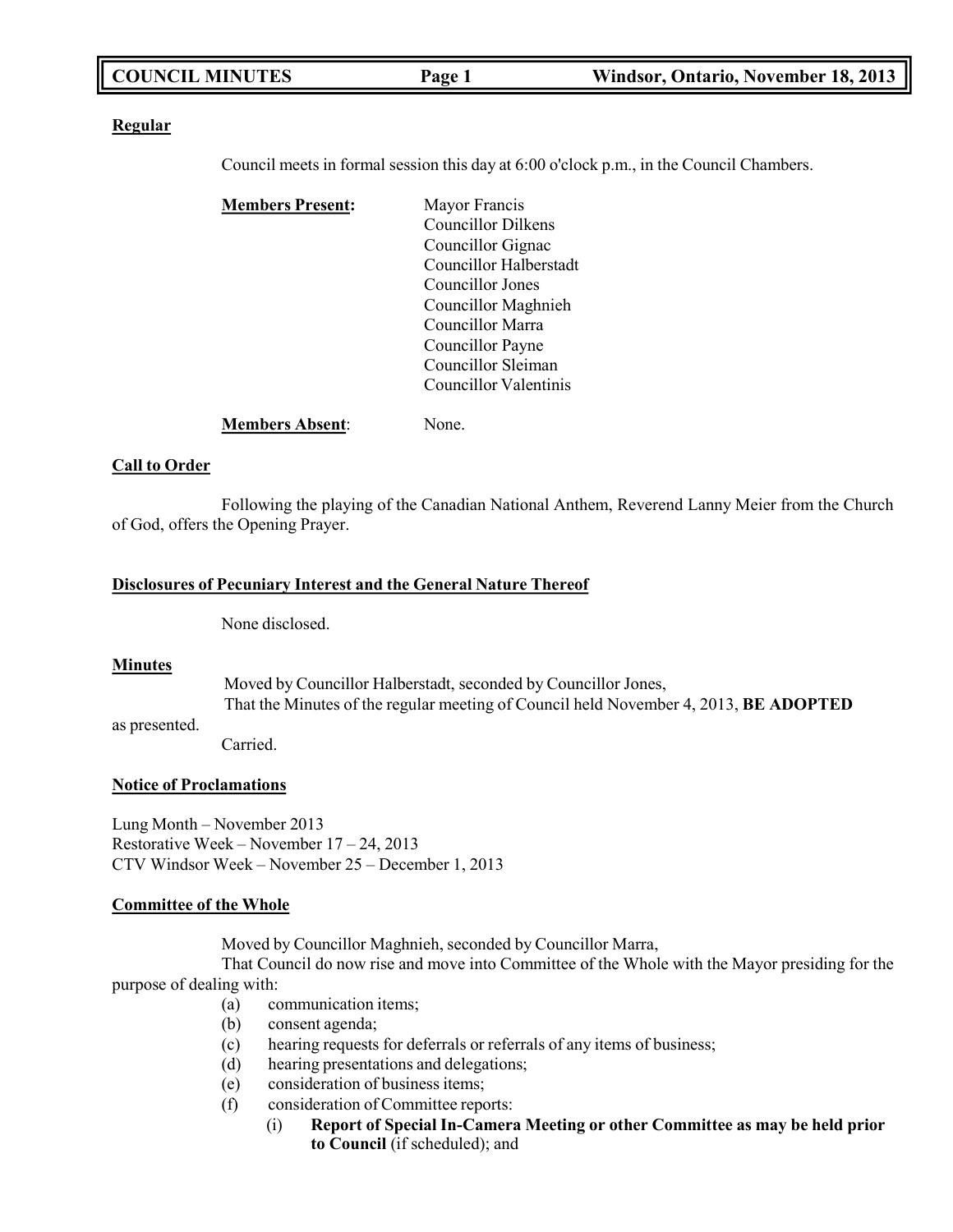(g) consideration of by-laws 179-2013 through 182-2013 (inclusive). Carried.

### **Communications**

Moved by Councillor Payne, seconded by Councillor Sleiman,

**M422–2013** That the following Communication Items 1 to 4, 6, 7, 8 and 10 to 16 inclusive, as set forth in the Council Agenda **BE REFERRED** as noted except Communication No. 5, 9, 17 and 18 which are dealt with as follows:

#### **Communication No. 5:**

Moved by Councillor Marra, seconded by Councillor Jones,

**M423-2013 WHEREAS**, a stable and secure housing system that creates and maintains jobs and allows for a range of living options is essential to attracting new workers, meeting the needs of young families and supporting seniors and our most vulnerable citizens; and,

**WHEREAS** the high cost of housing is the most urgent financial issue facing Canadians with one in four people paying more than they can afford for housing, and mortgage debt held by Canadians now standing at just over \$1.1 trillion; and,

**WHEREAS** housing costs and, as the Bank of Canada notes, household debt, are undermining Canadians' personal financial security, while putting our national economy at risk; and,

**WHEREAS** those who cannot afford to purchase a home rely on the short supply of rental units, which is driving up rental costs and making it hard to house workers in regions experiencing strong economic activity; and,

**WHEREAS** an inadequate supply of subsidized housing for those in need is pushing some of the most vulnerable Canadians on to the street, while \$1.7 billion annually in federal investments in social housing have begun to expire; and,

**WHEREAS** the stakes are especially high for Ontario's municipal governments as housing responsibilities have already been downloaded (unlike other provinces and territories) and this is not sustainable on the property tax base; and,

**WHEREAS**, the Federation of Canadian Municipalities (FCM) has launched a housing campaign, "Fixing Canada's Housing Crunch," calling on the federal government to increase housing options for Canadians and to work with all orders of government to develop a long-term plan for Canada's housing future; and,

**WHEREAS** FCM has asked its member municipalities to pass a council resolution supporting the campaign;

**AND WHEREAS**, our community has continuing housing needs that can only be met through the kind of longterm planning and investment made possible by federal leadership;

**THEREFORE BE IT RESOLVED** that council endorses the FCM housing campaign and urges the Minister of Employment and Social Development to develop a long-term plan for housing that puts core investments on solid ground, increases predictability, protects Canadians from the planned expiry of \$1.7 billion in social housing agreements and ensures a healthy stock of affordable rental housing for Canadians; and,

**BE IT FURTHER RESOLVED** that a copy of this resolution **BE SENT** to the minister noted above, to Ontario's Minister of Municipal Affairs and Housing, to local Members of Parliament, to the Federation of Canadian Municipalities (FCM) and to the Association of Municipalities of Ontario (AMO).

Carried.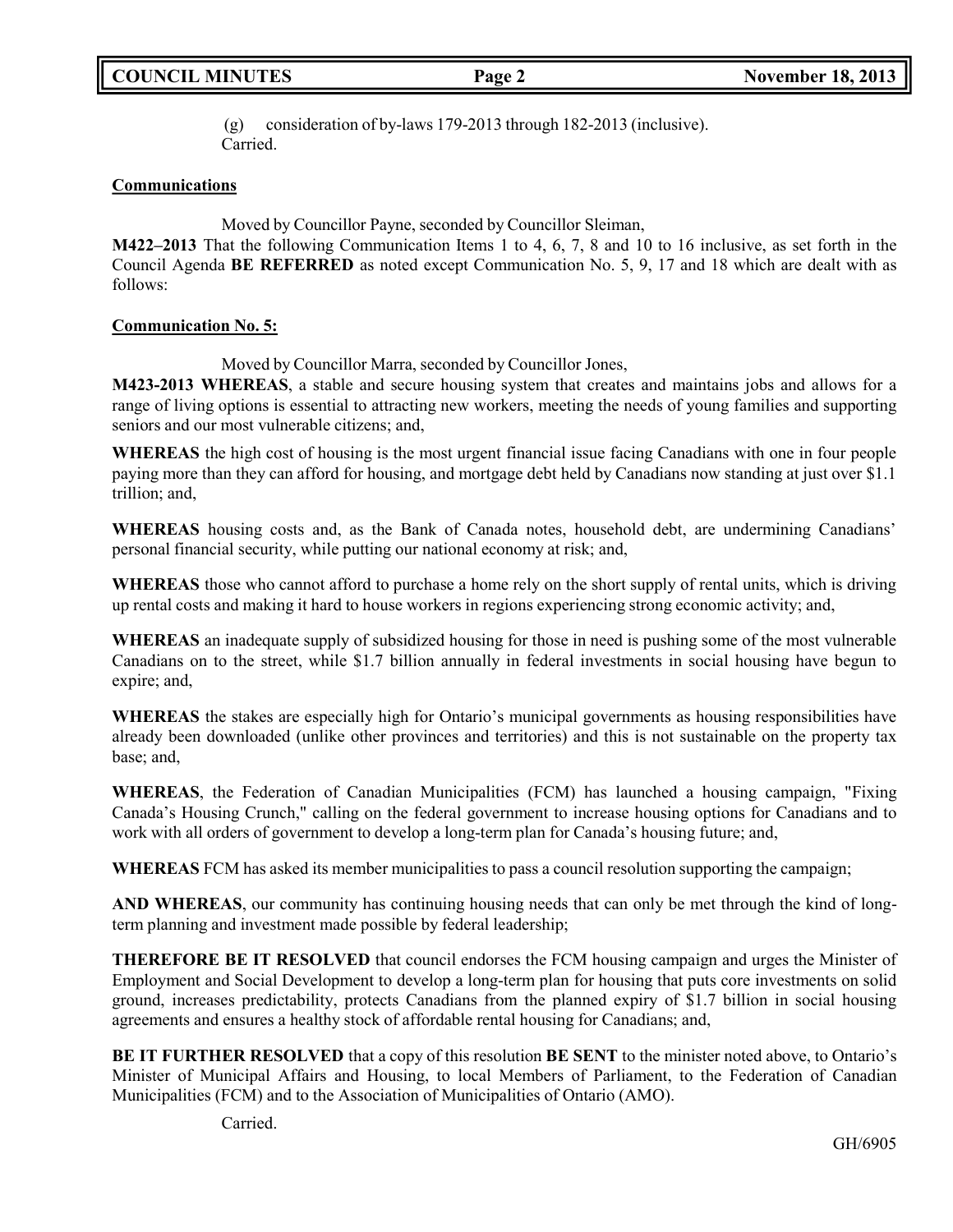**Communication No. 9:**

Moved by Councillor Sleiman, seconded by Councillor Jones,

**M437-2013 WHEREAS** Ontario Power Generation is proposing to construct an underground long-term burial facility for all of Ontario's low and intermediate level radioactive nuclear waste at the Bruce Nuclear Generating Station, some of which is highly radioactive and will remain toxic for over 100,000 years. This site is approximately one kilometre inland from the shore of Lake Huron and about 400 metres below the lake level; and,

**WHEREAS** water is Canada's most important resource and should be protected and managed prudently; and,

**WHEREAS** the Great Lakes are an irreplaceable natural resource, containing 21% of the worlds, and 95% of North America's, fresh water vital to human and environmental health; and,

**WHEREAS** the Great Lakes are vital to the economic and agricultural well-being to both Canada and the United States of America; and,

**WHEREAS** Lake Huron and the connecting waters, including Lake St. Clair, are a source of drinking water for millions of people downstream in Canada, the United States of America and First Nations; and,

**WHEREAS** concern has been expressed by individuals, citizen and environmental groups and municipalities and counties in both Canada and the United States; and,

**WHEREAS** under the 2012 Protocol Amending the Agreement Between Canada and the United States of America on Great Lakes Water Quality, the governments of Canada and the United States acknowledge the importance of anticipating, preventing and responding to threats to the waters of the Great Lakes; and,

**WHEREAS** the Governments of Canada and of the United States share a responsibility and an obligation to protect the Great Lakes from contamination from various sources of pollution, including the leakage of nuclear waste from an underground nuclear waste repository; and,

**WHEREAS** placing a permanent nuclear waste burial facility so close to the Great Lakes is ill-advised. The potential damage to the Great Lakes from any leak or breach of radioactivity far outweighs any suggested economic benefit that might be derived from burying radioactive nuclear waste at this site. The ecology of the Great Lakes, valuable beyond measure to the health and economic well-being of the entire region, should not be placed at risk by storing radioactive nuclear waste underground so close to the shoreline;

### **NOW THEREFORE BE IT RESOLVED**,

**THAT** the City of Windsor, in order to protect the Great Lakes and its tributaries, urges that neither this proposed nuclear waste repository at the Bruce Nuclear Generating Station nor any other underground nuclear waste repository be constructed in the Great Lakes Basin, in Canada, the United States, or any First Nation property, and

**THAT** the City of Windsor, urges the Government of Canada and the Government of Ontario to reject (and seek alternatives to) Ontario Power Generation's proposal to bury radioactive nuclear waste in the Great Lakes Basin, and

**THAT** copies of this resolution **BE PROVIDED** to Ontario Premier Kathleen Wynne, Canada's Prime Minister Stephen Harper, and Canada's Federal Minister of the Environment Leona Aglukkaq. Carried.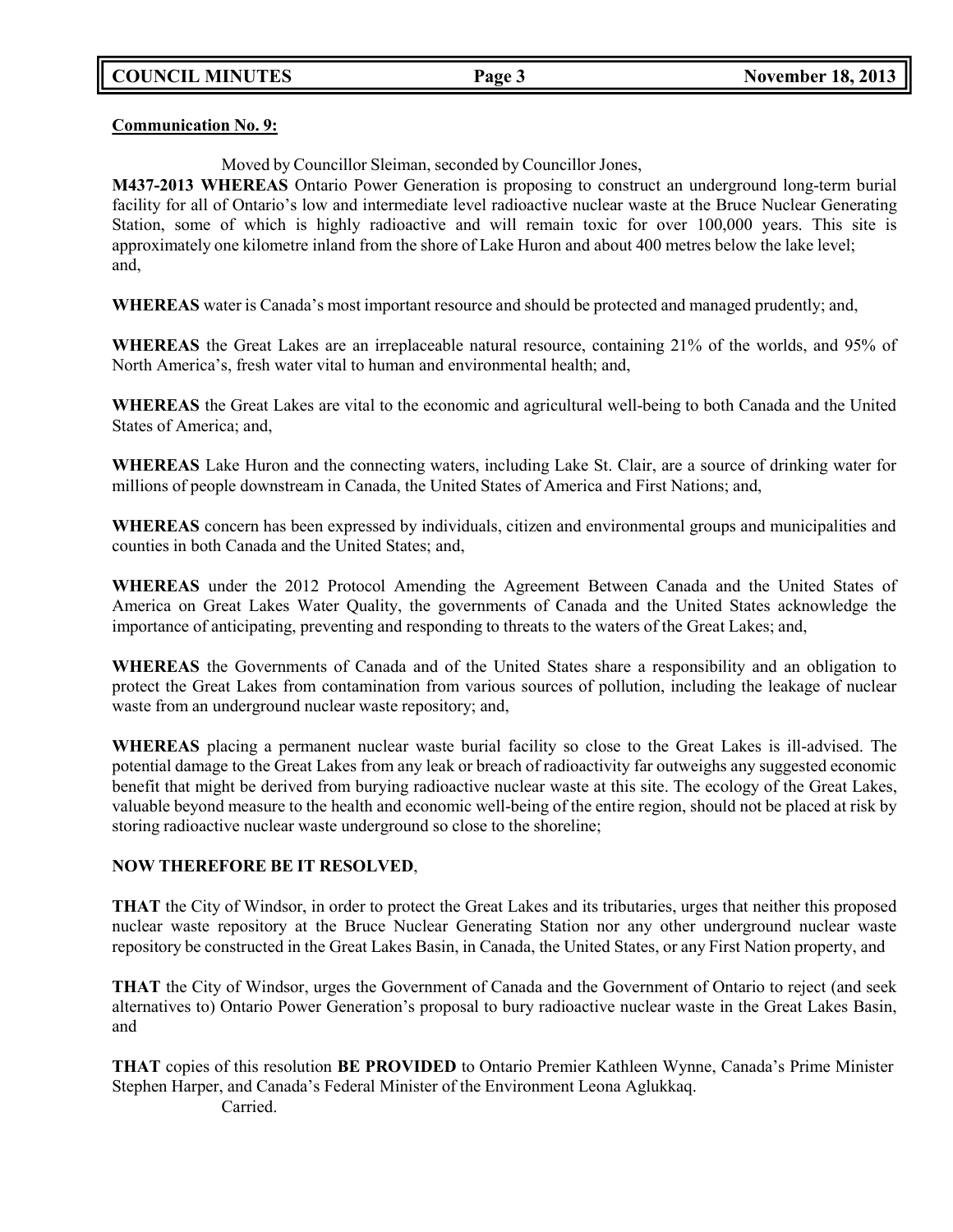|  | <b>COUNCIL MINUTES</b> |
|--|------------------------|
|--|------------------------|

#### **Communication No. 17:**

Moved by Councillor Halberstadt, seconded by Councillor Jones,

**M438-2013** That the report of the City Engineer dated November 14, 2013 entitled "Willistead Park Improvement Update" **BE REFERRED** to the delegation stage of the meeting and to allow for delegations on this matter.

Carried.

#### **Communication No. 18:**

Moved by Councillor Halberstadt, seconded by Councillor Gignac,

**M439-2013** That the correspondence from the Ukrainian Community dated November 4, 2013 requesting flag installations **BE RECEIVED**, and that Administration **BE DIRECTED** to work with that Community to determine the location of the flags in commemoration of the Holodomor, the Ukrainian famine genocide of 1932-1933.

Carried.

#### **SR2013**

| <b>Item</b>                 | From                                                 | <b>Description</b>                                                                                                                                                                                        |
|-----------------------------|------------------------------------------------------|-----------------------------------------------------------------------------------------------------------------------------------------------------------------------------------------------------------|
|                             | Ministry of the                                      | The Premier of Ontario invites nominations for the 2014 Council of the<br>Federation Excellence in Water Stewardship Award                                                                                |
| $\mathbf{1}$<br>Environment |                                                      | <b>City Engineer</b><br>Note & File<br>EI 2013                                                                                                                                                            |
| $\overline{2}$              | Ontario Ministry of<br><b>Consumer Services</b>      | One Call to Dig Consultation related to Ontario Underground<br>Infrastructure Notification System Act, 2012<br><b>City Engineer</b><br>Note & File<br><b>GP2013</b>                                       |
| $\overline{3}$              | Association of<br>Municipalities of Ontario<br>(AMO) | AMO Marks Two-year Anniversary of 2011 Provincial Election with<br>Status Report on AMO's Top 12 Asks<br>Note & File<br><b>MMF2013</b>                                                                    |
| $\overline{4}$              | Association of<br>Municipalities of Ontario<br>(AMO) | AMO Policy Update - Upcoming Discussions on Interest Arbitration<br><b>Chief of Police</b><br><b>Fire Chief</b><br><b>Executive Director of Human Resources</b><br>Note & File<br><b>MMA2013</b>          |
| 5                           | Association of<br>Municipalities of Ontario<br>(AMO) | AMO Breaking News - FCM Launch of "Fixing Canada's Housing<br>Crunch" Campaign<br><b>Executive Director of Housing &amp;</b><br><b>Children Services</b><br><b>COUNCIL DIRECTION REQUESTED</b><br>GH/6905 |
| 6                           | Federation of Canadian<br>Municipalities (FCM)       | How you can support the national housing campaign<br><b>Executive Director of Housing &amp;</b><br><b>Children Services</b><br>Note & File<br>GH/6905                                                     |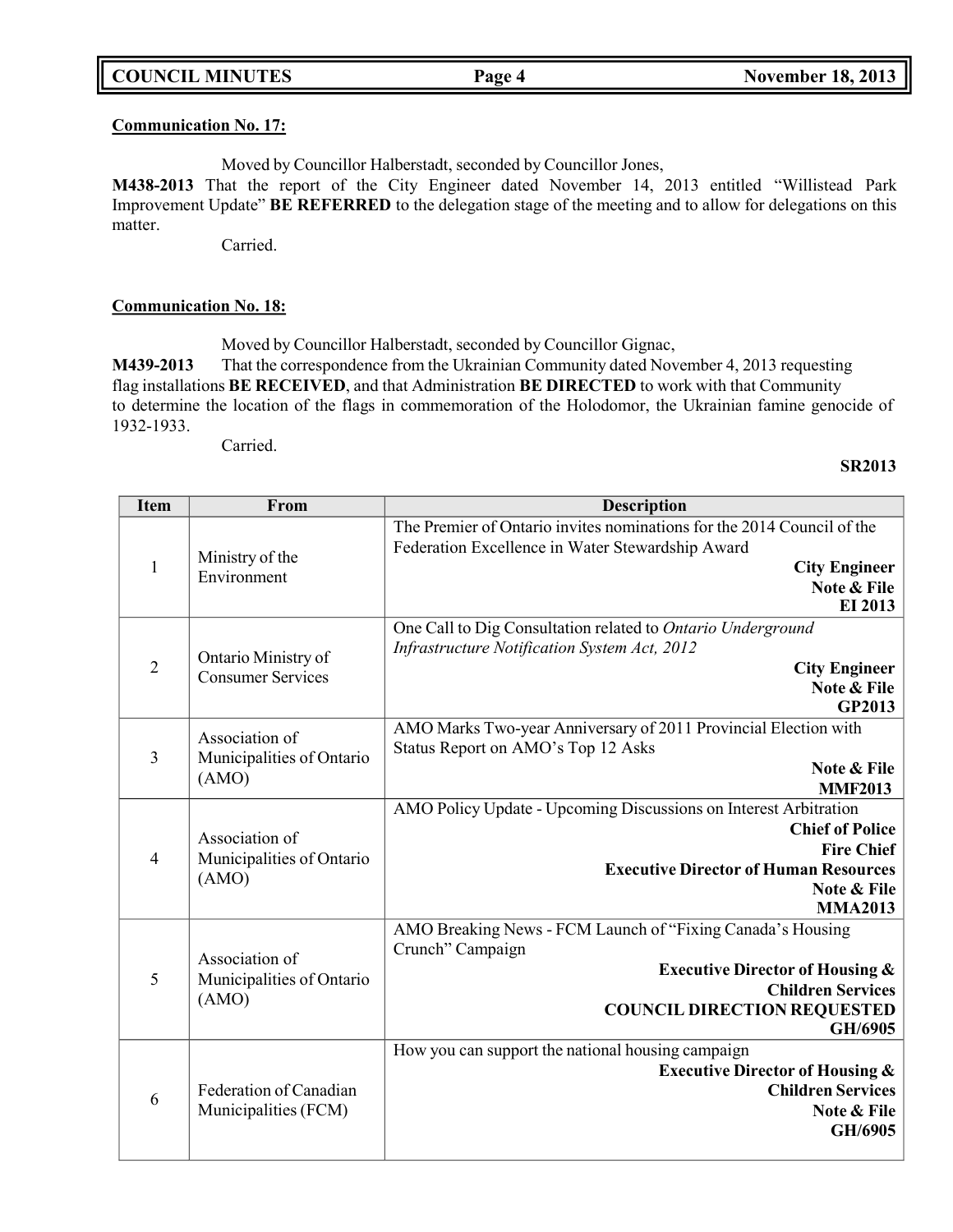**COUNCIL MINUTES Page 5 November 18, 2013** 

| $\overline{7}$ | Federation of Canadian<br>Municipalities (FCM)                                    | FCM offers support and solidarity to victims of typhoon Haiyan<br>Note & File<br><b>MMF2013</b>                                                                                                                                                                                                             |
|----------------|-----------------------------------------------------------------------------------|-------------------------------------------------------------------------------------------------------------------------------------------------------------------------------------------------------------------------------------------------------------------------------------------------------------|
| 8              | Environmental and Land<br>Tribunals Ontario -<br>Ontario Municipal Board<br>(OMB) | Appointment for Hearing - 481 Askin Avenue, Wednesday, March 5,<br>2014 Room 407, 400 City Hall Square East<br><b>City Planner</b><br><b>City Solicitor</b><br><b>Planning and Applications Clerk</b><br>Note & File<br>ZC2013                                                                              |
| 9              | <b>Stop The Great Lakes</b><br>Nuclear Waste Dump                                 | Request for Resolution Against a Nuclear Waste Dump proposed (Deep<br>Geologic Repository) by the Ontario Power Generation (OPG)<br><b>COUNCIL DIRECTION REQUESTED</b><br><b>City Engineer</b><br>EI2013                                                                                                    |
| 10             | <b>Dillon Consulting</b><br>Limited                                               | City of Windsor - Municipal Class Environmental Assessment - 6th<br>Concession/North Talbot Road<br><b>City Engineer</b><br>Note & File<br>SW/11729                                                                                                                                                         |
| 11             | Pathway to Potential                                                              | Pathway to Potential Market Dollar Reporting Event<br><b>Community Development &amp; Health Commissioner</b><br>Note & File<br><b>SS2013</b>                                                                                                                                                                |
| 12             | Chief Administrative<br>Officer                                                   | Correspondence to President of CUPE Local 82 for participation in 2013<br>Goodfellows Campaign<br>Note & File<br><b>APR2013</b>                                                                                                                                                                             |
| 13             | Committee of<br>Adjustment/Consent<br>Authority Agenda Record                     | Committee of Adjustment/Consent Authority Agenda Record for<br>Wednesday, November 20, 2013, Room 409, 4th Floor, 400 City Hall<br>Square East, Windsor, Ontario<br>Note & File<br><b>ZC2013</b>                                                                                                            |
| 14             | Manager of Urban Design                                                           | Application for Site Plan Approval submitted by Zachary Baum for 2555<br>Pulford St., to include a 48m high multi-tenant telecommunication<br>structure with ground mounted communication equipment within a leased<br>compound<br>Note & File<br>ZS/11796                                                  |
| 15             | Manager of Urban Design                                                           | Application for Site Plan Approval submitted by Zachary Baum of 4280<br>Sandwich St., to include a 48m high multi-tenant telecommunication<br>structure with ground mounted communication equipment within a leased<br>compound<br>Note & File<br>ZS/11795                                                  |
| 16             | Manager of Development<br>Applications                                            | Application for Zoning Amendment H Removal – submitted by Garden<br>Homes Construction Company Limited - 1770 Algonquin Street W -<br>Lots 1 to 13, Lots 35 to 55, inclusive and Block 56, Plan 12M513 (on the<br>east and west sides of Arpino Avenue, north of Mulberry Drive)<br>Note & File<br>ZB/11797 |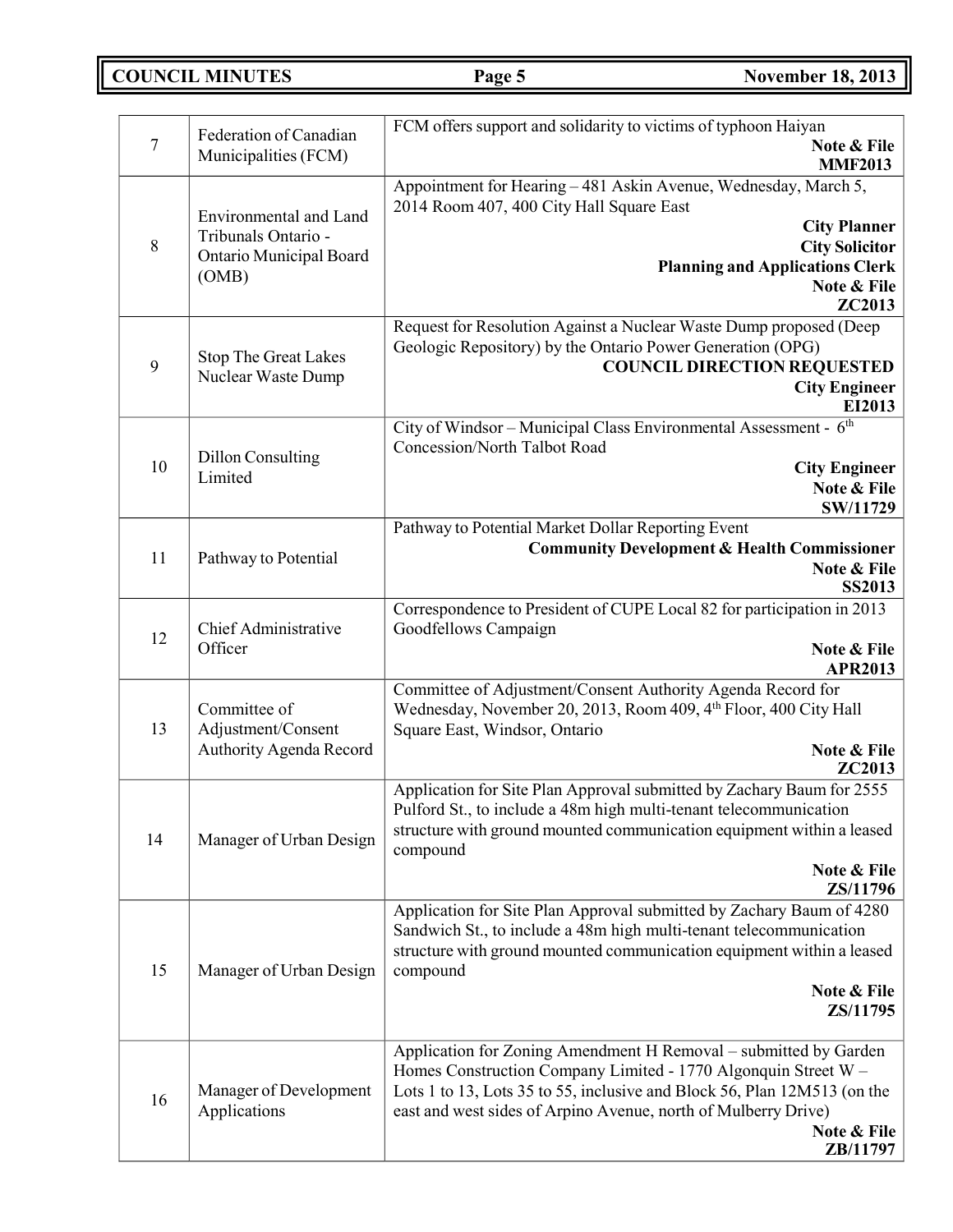**COUNCIL MINUTES Page 6 November 18, 2013**

|    |                    | Willistead Park Improvement Update (enclosed)                    |
|----|--------------------|------------------------------------------------------------------|
| 17 | City Engineer      | Livelink $\#16848$                                               |
|    |                    | Note & File                                                      |
|    |                    | <b>SR2013</b>                                                    |
| 18 | Ukrainian Canadian | Commemoration of the Holodomor, the Ukrainian famine genocide of |
|    | Congress           | 1932-33                                                          |
|    |                    | <b>COUNCIL DIRECTION REQUESTED</b>                               |
|    |                    | <b>APR2013</b>                                                   |

Carried.

### **Consent Agenda**

Moved by Councillor Valentinis, seconded by Councillor Dilkens,

That the following Consent Agenda and the recommendations contained in the administrative reports **BE APPROVED** as amended:

Item  $1 \; 10^{th}$  Concession Drain Examination – Appointment of Drainage Engineer

Item 2 2014 Schedule of Council & Standing Committee Meetings

- Item 3 Applications for Tax Reductions under Sections 357/358 of *the Ontario Municipal Act, 2001*
- Item 4 Registration of a Utility Easement through Mill Street Park

Item 5 Ontario Museum Annual Conference Host 2015 Expression of Interest

Item 6 Fire Hall No. 7 (LEED Silver) Project – Completion Report

Item 8 Tender No. 83-13 – The Supply and Delivery of Clear Diesel, Coloured Diesel and Regular Unleaded

Item 9 Continued Partnership with Health Canada

Item 11 Waiver Request of Public Vehicle Licensing By-law 137-2007, Downtown Windsor Business Improvement Association (DWBIA), DWBIA WinterFest, November 30, 2013

## **Consent Committee Reports**

|     | <b>Executive Standing Committee</b> |                                                                                                                  |  |  |  |
|-----|-------------------------------------|------------------------------------------------------------------------------------------------------------------|--|--|--|
| No. | <b>Description</b>                  |                                                                                                                  |  |  |  |
|     | Report No. 145                      | Update on ElderCollege Course on Municipal Administration and Management                                         |  |  |  |
| 2   | Report No. 146                      | External Auditor Contract 2014-2016                                                                              |  |  |  |
| 3   | Report No. 147                      | Communication – Status Report – Compliance with Applicable Laws and<br>Regulations, 3 <sup>rd</sup> Quarter 2013 |  |  |  |
| 4   | Report No. 148                      | Communication – CRA Audit – Donation Tax Receipts                                                                |  |  |  |
|     | Report No. 149                      | Communication - Internal Audit Quarterly Status Report - October 2013                                            |  |  |  |
| 6   | Report No. 150                      | 2013 Third Quarter Opening Budget Variance Report                                                                |  |  |  |
|     | Report No. 151                      | Communication - 2012 - OMBI - Performance Benchmarking Report                                                    |  |  |  |
| 8   | Report No. 152                      | Minutes of Transit Windsor and Windsor Chartabus Inc. - August 27, 2013 and<br>October 8, 2013                   |  |  |  |

Carried.

## **Deferrals and/or Referrals and Withdrawals**

None requested.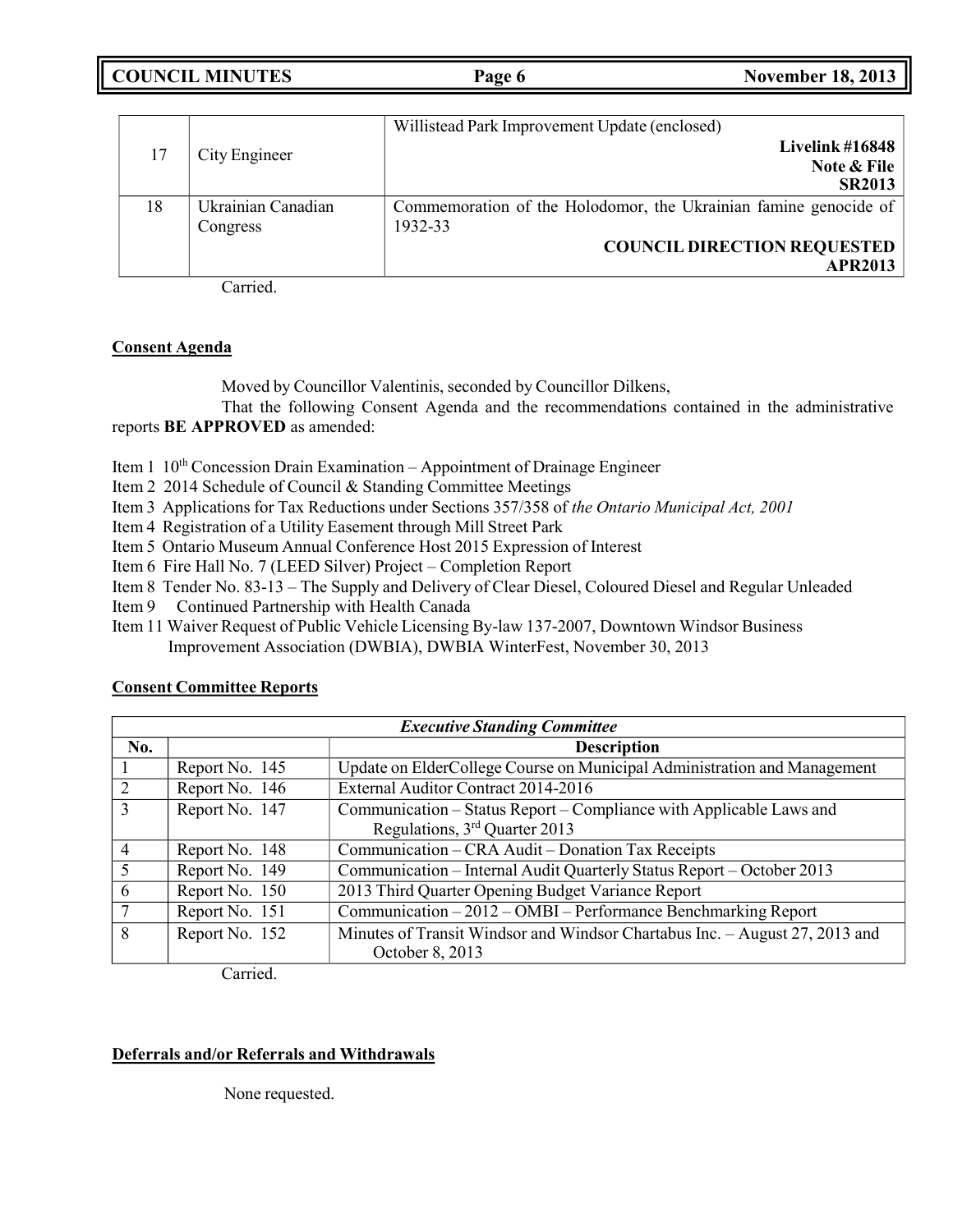### **Presentations & Delegations:**

### **DELEGATIONS**

### **Willistead Park Improvement Update**

### **Howard Weeks, resident of Ward 4**

Howard Weeks, resident of Ward 4, appears before Council to express concern regarding the construction of what's being called, amongst other things, a ring road inside in the interior of Willistead Park, and concludes by stating support for the drainage improvements being carried, but demands that Willistead Park be left the way it has been for the last, at least, one hundred years, and that it should be reviewed by the Heritage Committee as a first step.

#### **Jeremy Proux**

Jeremy Proux appears before Council to express concern regarding the construction in the interior of Willistead Park, and concludes by suggesting that a heritage impact assessment be undertaken as a first step.

#### **Sarah Vienny,**

Sarah Vienny, appears before Council to express concern regarding the construction in the interior of Willistead Park, specifically related to paths, suggesting that it is simply being done to accommodate the annual Art in the Park event, and concludes by stating that pathways would not add any value and that the money spent would be better put to use on other needs at Willistead.

### **David Hanna, resident, Ward 1**

David Hanna, resident, Ward 1, appears before Council to express concern regarding the construction in the interior of Willistead Park, specifically related to paths, suggesting that what is being done is not an improvement to green space and that "green standards" are sorely lacking.

### √**CLERK'S CORRECTION – Carried Motion – Communication No. 17**

√√*SV*

Moved by Councillor Halberstadt, seconded by Councillor Valentinis,

**M476-2013** That the report of the Executive Director of Parks and Facilities dated November 14, 2013 entitled "Willistead Park Improvement Update" **BE RECEIVED** for information, and that the installation of pathways in Willistead Park **BE REFERRED** to the Windsor Heritage Committee for a report back, and further, that due to timeline concerns, the report will circumvent the Planning & Economic Development Standing Committee and will proceed directly to City Council.

Carried.√

SR2013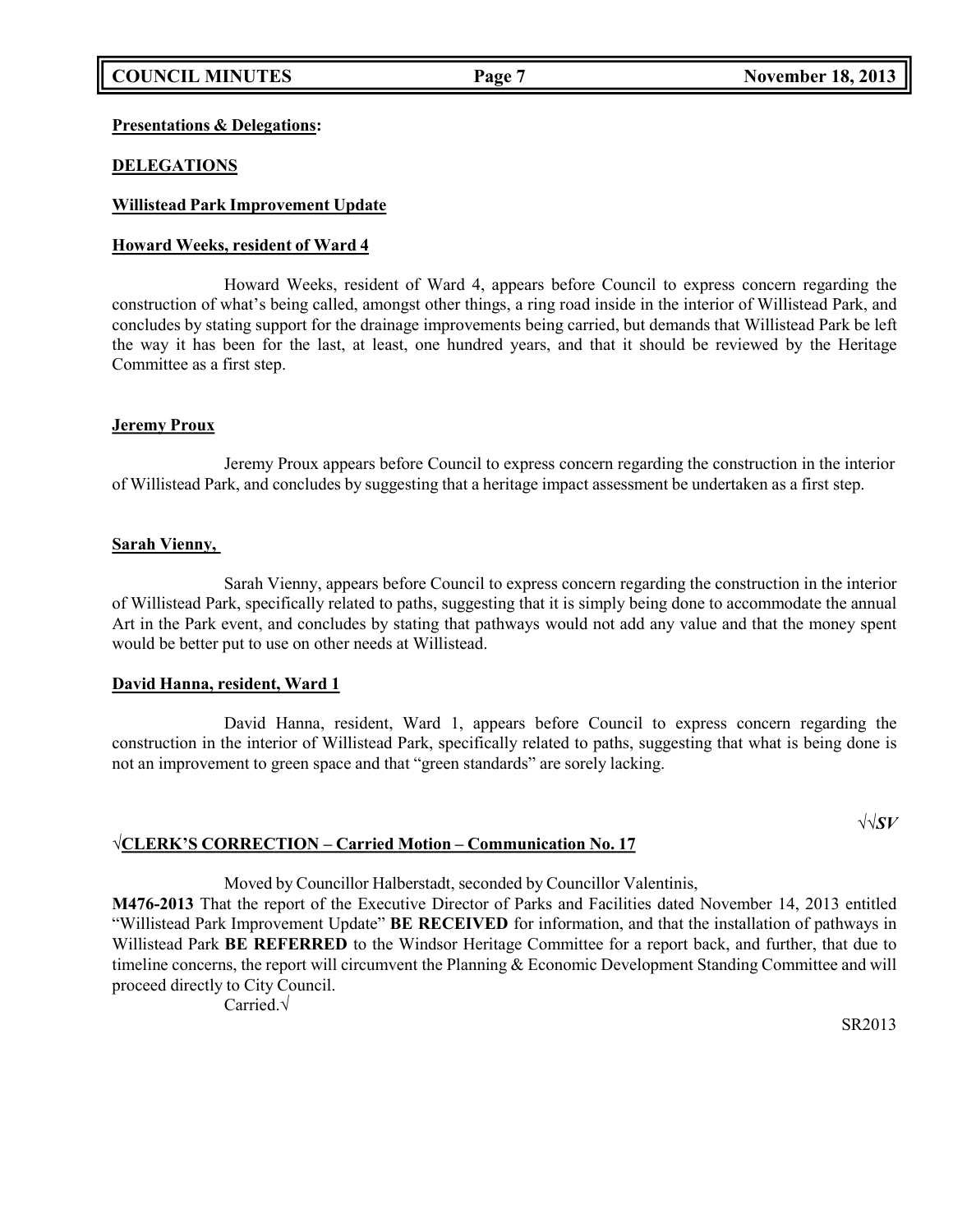| <b>COUNCIL MINUTES</b> | Page 8 | <b>November 18, 2013</b> |
|------------------------|--------|--------------------------|
|                        |        |                          |

### **Report No. 177 of the Planning & Economic Development Standing Committee**

**(South Windsor Developments Ltd., Rezoning, northeast corner Northwood Street at Dominion Blvd. – Part of Lots 85 to 88 inclusive, and part of closed alley Plan 1286)**

#### **Zafar Jutt, Manager of TruePath Logistics**

Zafar Jutt, Manager of TruePath Logistics, appears before Council to speak in support of the recommendation of the Planning and Economic Development Standing Committee to deny the application for an amendment to zoning by-law 8600 to allow for special provisions to permit a retail store , not including the sale of motor vehicles, personal service shop, business office, restaurant and take-out food outlet, at the northeast corner of Northwood Street at Dominion Boulevard, as that particular area is already in need of improvements, as there are already numerous incidents at that location and that traffic is an issue at peak times.

### **Dr. Ofman Tarabain**

Dr. Ofman Tarabain, appears before Council to speak in support of the recommendation of the Planning and Economic Development Standing Committee to deny the application for an amendment to zoning by-law 8600 to allow for special provisions to permit a retail store , not including the sale of motor vehicles, personal service shop, business office, restaurant and take-out food outlet, at the northeast corner of Northwood Street at Dominion Boulevard, as that particular area is already in need of improvements, as there are already numerous incidents at that location and that traffic is an issue at peak times, which is compounded by the fact that enrolment at nearby schools and membership at the mosque are on the rise.

#### **Karl Tanner, representing South Windsor Developments**

Karl Tanner, representing South Windsor Developments, appears before Council to express disappointment with the recommendation of the Planning and Economic Development Standing Committee to deny the application for an amendment to zoning by-law 8600 to allow for special provisions to permit a retail store, not including the sale of motor vehicles, personal service shop, business office, restaurant and take-out food outlet, at the northeast corner of Northwood Street at Dominion Boulevard, and provides for Council an overview of his client's proposal, which would bring investment to the City of Windsor, and concludes by stating that he wishes he could have been afforded the opportunity to do a traffic impact study first.

ZB/11734

(For final disposition of this matter, see Clause **M428-2013** in Schedule "A" attached hereto.)

## **FedDev Contribution Agreement to Construct a Multi-Modal Cargo Development at the Windsor International Airport**

#### **Doug Peddle, resident of Ward 7**

Doug Peddle, resident of Ward 7, appears before Council to provide comment regarding the report by administration entitled "FedDev Contribution Agreement to Construct a Multi-Modal Cargo Development at the Windsor International Airport", stating that there are a lot of "if" assumptions, and expresses concern regarding the fact that the City would be responsible for all costs not eligible, including any construction cost overruns of the project or any operating cost shortfalls of the multi modal cargo terminal, or beyond the FedDev share.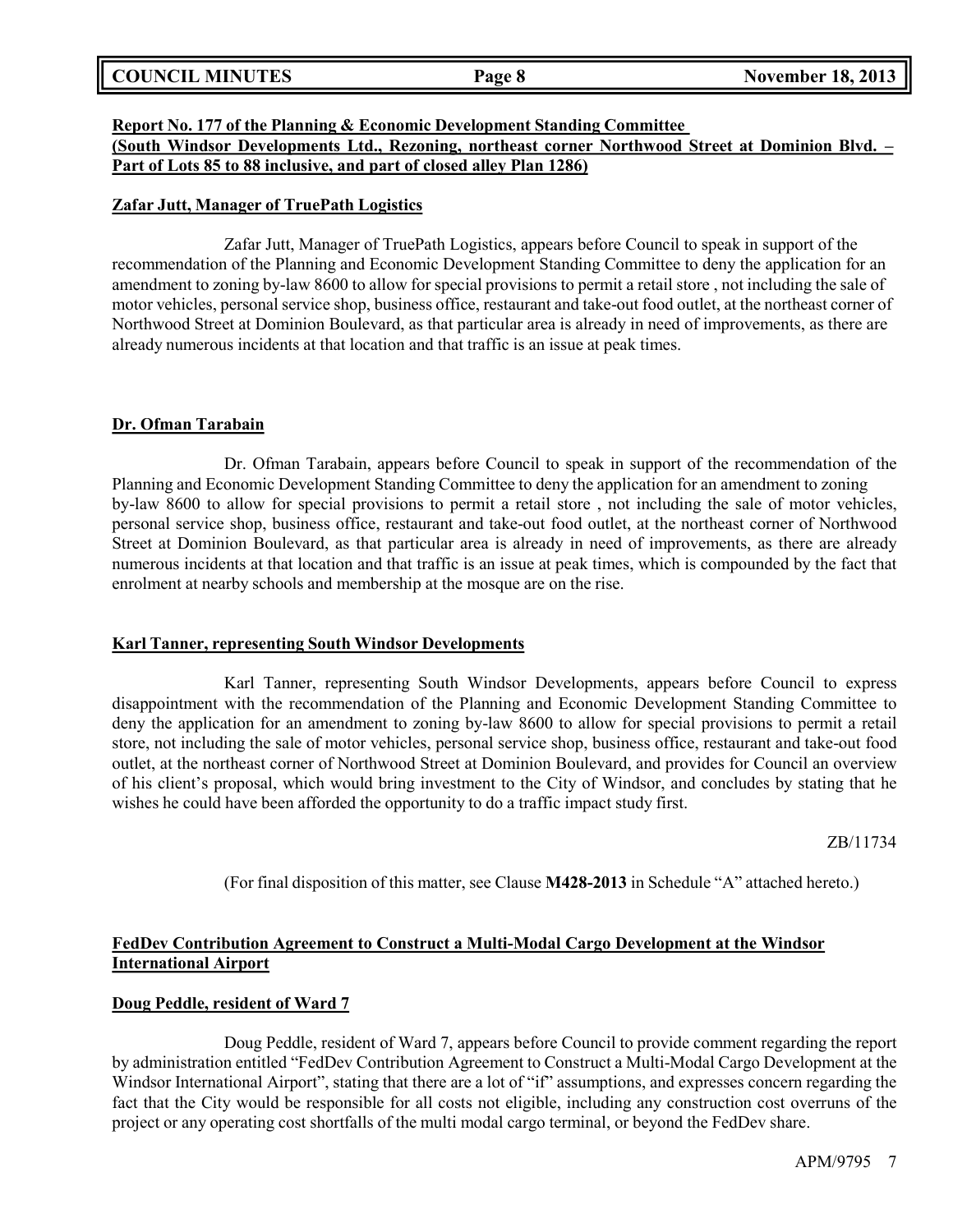|  | <b>COUNCIL MINUTES</b> |
|--|------------------------|
|--|------------------------|

(For final disposition of this matter, see Clause **CR231/2013** in Schedule "A" attached hereto.)

#### **Regular Business Items (for final disposition of these matters see Schedule "A" attached)**

Item 10 New Museum Development – Response to M150-2013

#### **Consideration of Committee Reports**

|               | Moved by Councillor Jones, seconded by Councillor Maghnieh,                         |
|---------------|-------------------------------------------------------------------------------------|
| M440-2013     | That the Report of the special In-camera meeting held November 18, 2013, BE ADOPTED |
| as presented. |                                                                                     |
|               | Carried.                                                                            |

#### ACO2013

#### **By-laws**

Moved by Councillor Marra, seconded by Councillor Payne,

That the following By-laws No. 179-2013 through 182-2013 (inclusive), be introduced and read a first and second time:

- 179-2013 "A BY-LAW TO PROVIDE THAT PART-LOT CONTROL SHALL NOT APPLY TO CERTAIN LAND THAT IS WITHIN REGISTERED PLAN 12M-513, IN THE CITY OF WINDSOR", authorized by By-law 139-2013, adopted August 26, 2013
- 180-2013 "A BY-LAW TO FURTHER AMEND BY-LAW 9023 BEING A BY-LAW TO REGULATE VEHICULAR PARKING WITHIN THE LIMITS OF THE CITY OF WINDSOR ON MUNICIPAL STREETS, MUNICIPAL PARKING LOTS AND PRIVATE PROPERTIES", authorized by CAO2465, adopted October 21, 2013
- 181-2013 "A BY-LAW TO FURTHER AMEND BY-LAW NUMBER 8600 CITED AS THE "WINDSOR CORE AREA ZONING BY-LAW"", authorized by CR786/2003, adopted December 8, 2003
- 182-2013 "A BY-LAW TO CONFIRM THE PROCEEDINGS OF THE COUNCIL OF THE CORPORATION OF THE CITY OF WINDSOR AT ITS MEETING HELD ON THE 18TH DAY OF NOVEMBER, 2013"

Carried.

Moved by Councillor Sleiman, seconded by Councillor Valentinis,

That the Committee of the Whole does now rise and report to Council respecting the business items considered by the Committee: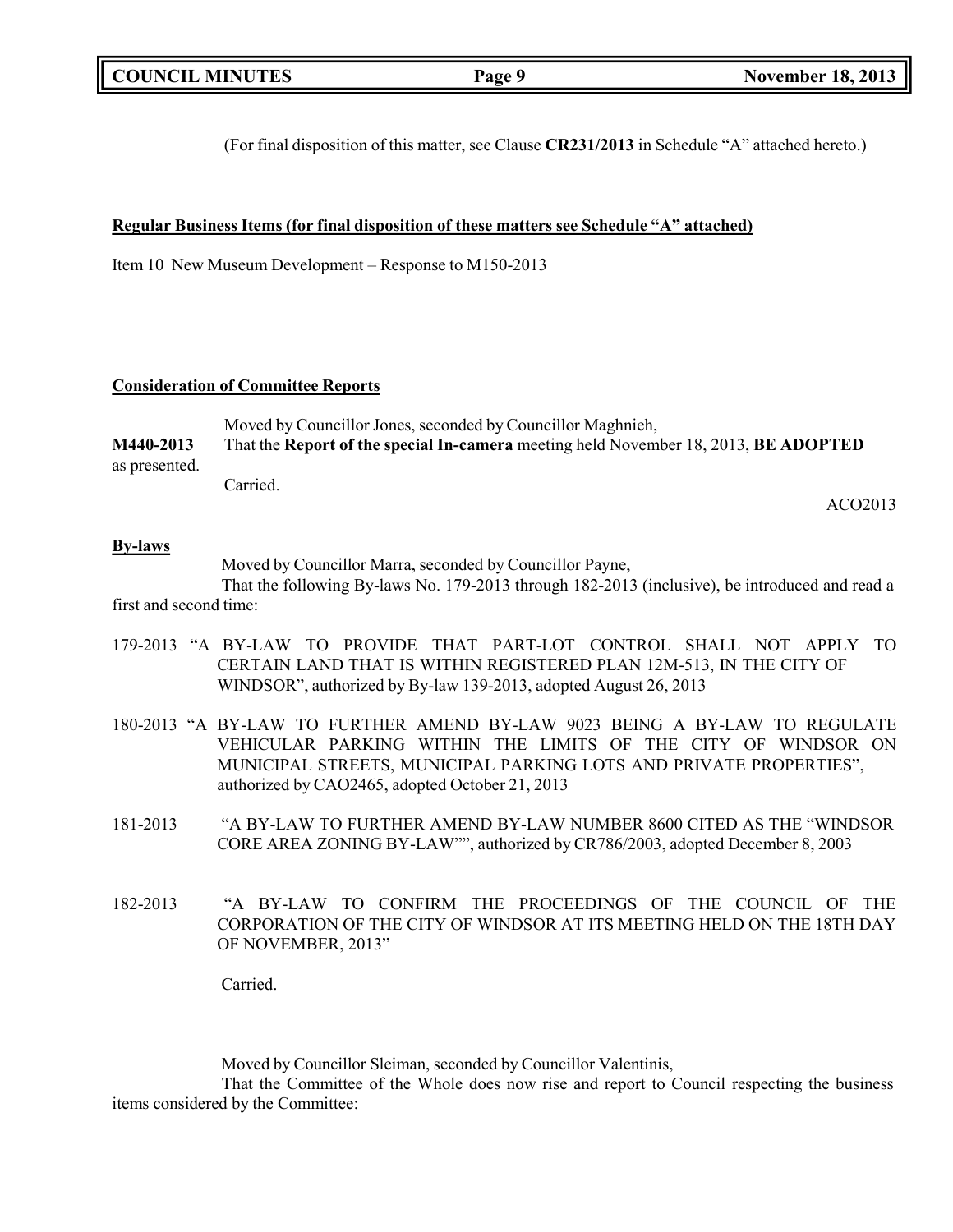| <b>COUNCIL MINUTES</b> |  |
|------------------------|--|
|------------------------|--|

| 1) |  | <b>Communication Items (as amended)</b> |
|----|--|-----------------------------------------|
|    |  |                                         |

- **2) Consent Agenda (as amended)**
- **3) Items Deferred**
- **Items Referred**
- **4) Consideration of the Balance of Business Items (see Schedule "A")**
- **5) Committee Reports (as presented)**
- **6) By-laws given first and second readings (as presented)**

Carried.

## **Notices of Motion**

Moved by Councillor Dilkens, seconded by Councillor Marra, **M441-2013** That Rule 13.9 of the Procedure By-law regarding business not already before Council **BE** WAIVED to permit the introduction of a motion for consideration without prior notice regarding financial withdrawals from donations received for the You+Me Sculpture.

Carried.

Moved by Councillor Dilkens, seconded by Councillor Marra,

**M442-2013** That Administration **BE GIVEN FLEXIBILITY** in setting milestones between the City and the artist creating the You+Me Sculpture, such that reasonable financial withdrawals **BE PERMITTED** from any donations received, but that funds from the International Relations Committee (IRC), remain payable only at the conclusion of the project.

Carried.

SR/11800

# **Third Reading of By-laws**

Moved by Councillor Dilkens, seconded by Councillor Gignac,

That the following By-laws No. 179-2013 through 182-2013 (inclusive), having been read a first and second time be now read a third time and finally passed and that the Mayor and Clerk **BE AUTHORIZED** to sign and seal the same notwithstanding any contrary provision of the Council. Carried.

## **Petitions**

Councillor Halberstadt formally advises Council of receipt of a petition from Doug Peddle – "Save Adie Knox Herman Pool Committee" which asks Council to consider keeping the pool open. Councillor Halberstadt provides the Clerk with a copy which is to be maintained on file in the Clerk's Office.

ACO/11248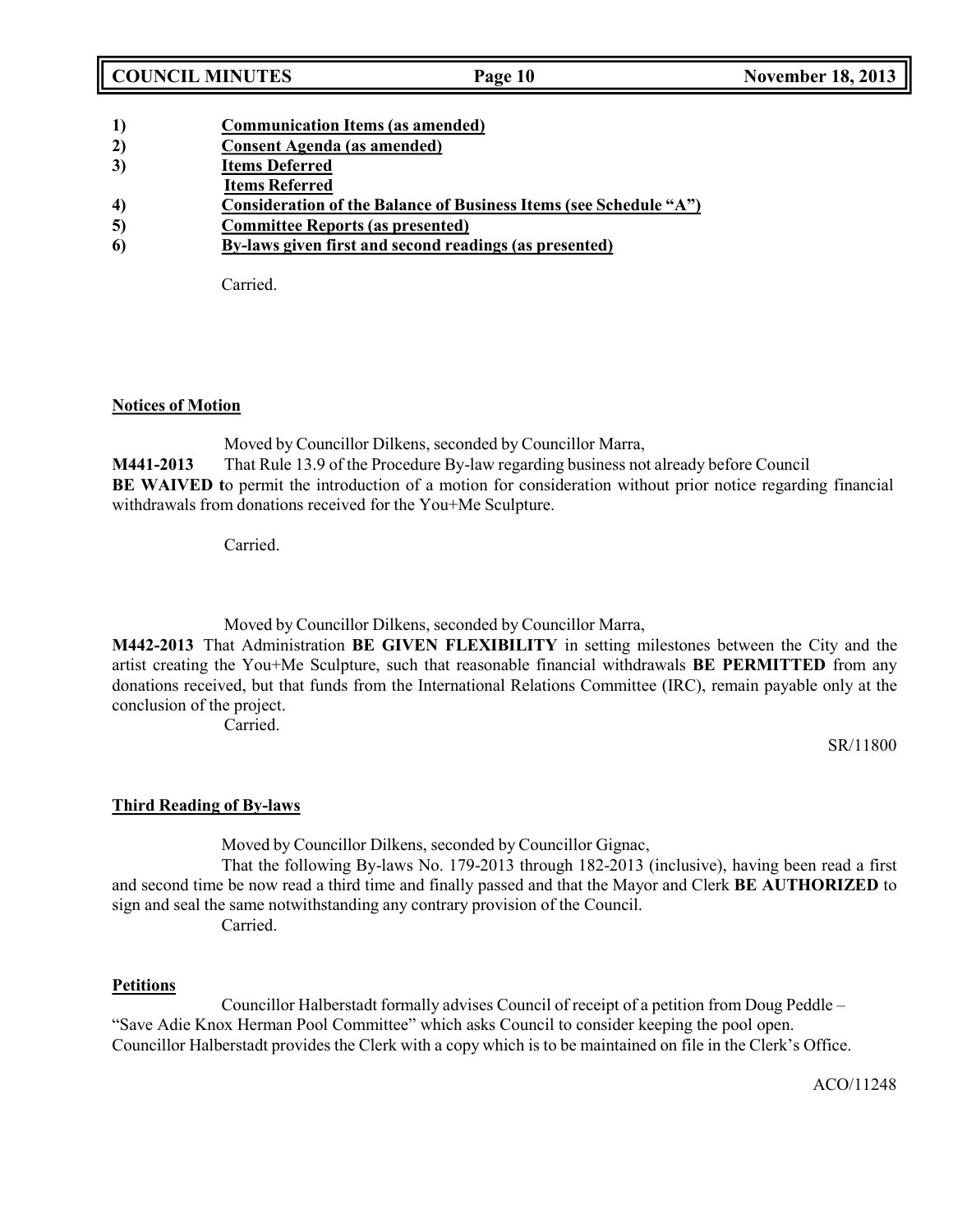## **COUNCIL MINUTES Page 11 November 18, 2013**

### **Council Questions**

Moved by Councillor Maghnieh, seconded by Councillor Marra,

**M443-2013** That the following Council Question by Councillor Payne **BE APPROVED**, and that Administration **BE DIRECTED** to proceed with the necessary actions to respond to the Council Question in the form of a written report, consistent with Council's instructions, and in accordance with Section 17.1 of the Procedure By-law

98-2011:

#### **CQ37-2013**

Asks for a report on the proposed purchase of a 20 ft portion of City owned property behind the lots on the west side of the 3500 Block of Woodward Boulevard by the property owners as approved by Council in principle in 2010.

ACO/10546

Carried.

### **Adjournment**

Moved by Councillor Payne, seconded by Councillor Sleiman,

That this Council meeting stand adjourned until the next regular meeting of Council or at the call of the Mayor.

Carried.

Accordingly, the meeting is adjourned at 7:53 o'clock p.m.

**MAYOR**

#### **THIS IS A DRAFT COPY**

#### **CITY CLERK**

## **DEPUTY CITY CLERK/SENIOR MANAGER OF COUNCIL SERVICES**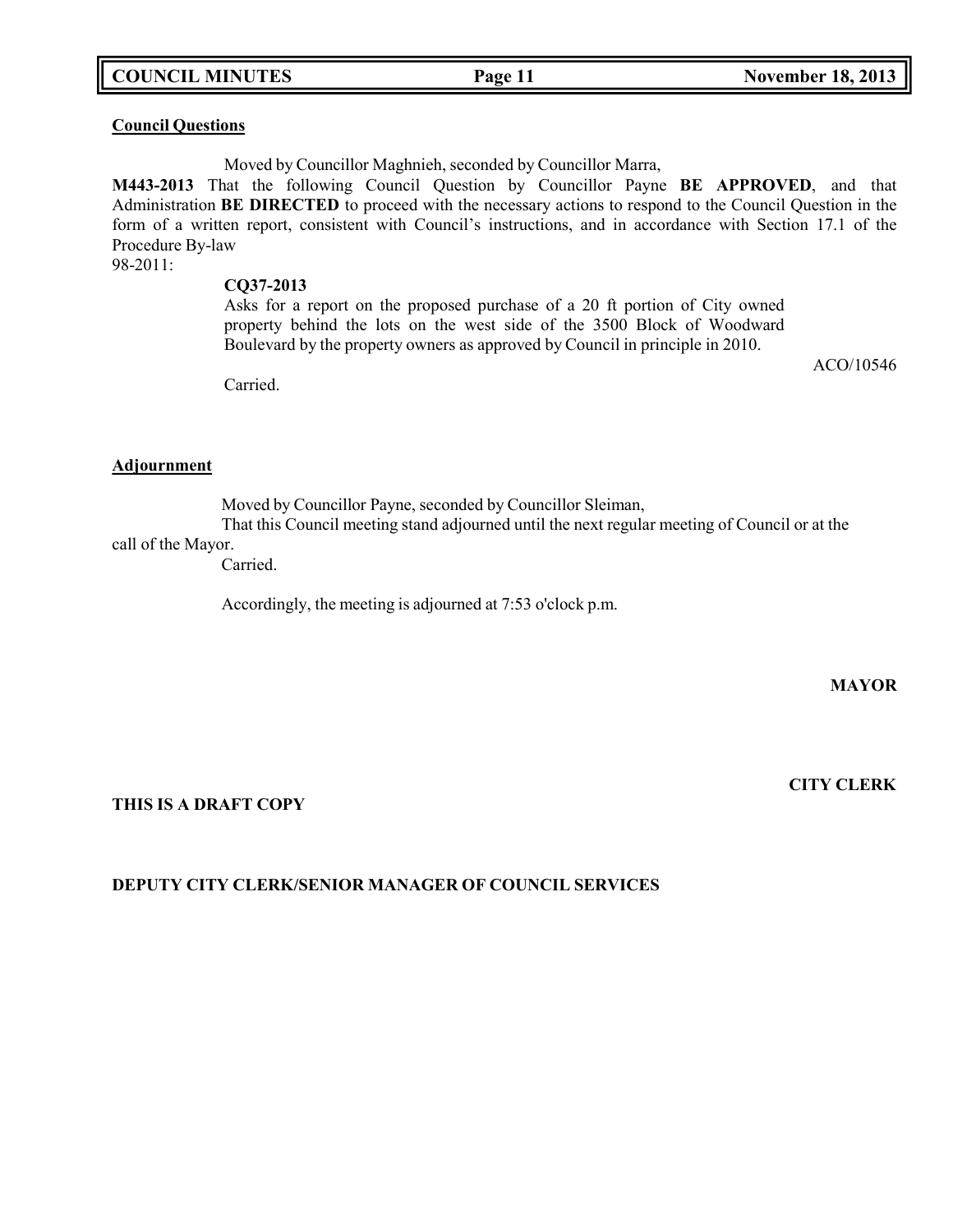## **COUNCIL MINUTES Page 12 November 18, 2013**

Valentinis Dilkens

#### CR225/2013

- **I.** That Council **ACCEPTS** the signed request for the repair and improvement to the 10<sup>th</sup> Concession Drain under Section 78 of *the Drainage Act*.
- **II.** That the firm of Dillon Consulting Ltd. **BE APPOINTED** as the drainage engineer to make an examination of and prepare a drainage report for repair and improvement to the  $10<sup>th</sup>$  Concession Drain under Section 78 of *the Drainage Act*. All costs to the City will **BE CHARGED** to Project # 7086004 – Municipal Drain Maintenance.

Carried.

Report Number **16806 SW2013 C1**

Valentinis Dilkens

#### CR226/2013

That the attached schedule of City Council and Standing Committee meetings for 2014 along with the "Deadlines for Submission of Reports Scheduled for Consideration at City Council Meetings" and "Deadlines for Submission of Reports Scheduled for Consideration at Standing Committee Meetings", for January 1, 2014 to December 31, 2014 **BE APPROVED**.

Carried.

Report Number **16827 ACO2013 C2**

Appendices Schedule of City Council and Standing Committee Meetings

Valentinis Dilkens

#### CR227/2013

**THAT** City Council **ACCEPT** Administration's recommendations with regards to Applications for Tax Reduction, Cancellation and Refunds as noted in Appendices A through E; and

**THAT** the Chief Financial Officer/City Treasurer (or designate) **BE AUTHORIZED** to **AMEND** the City's Tax Master Collector's Roll for the years 2010 through 2013 in the amount of \$271,920.52 (including education portion).

Carried.

Appendices A through E Report Number **16829 AF2013 C3**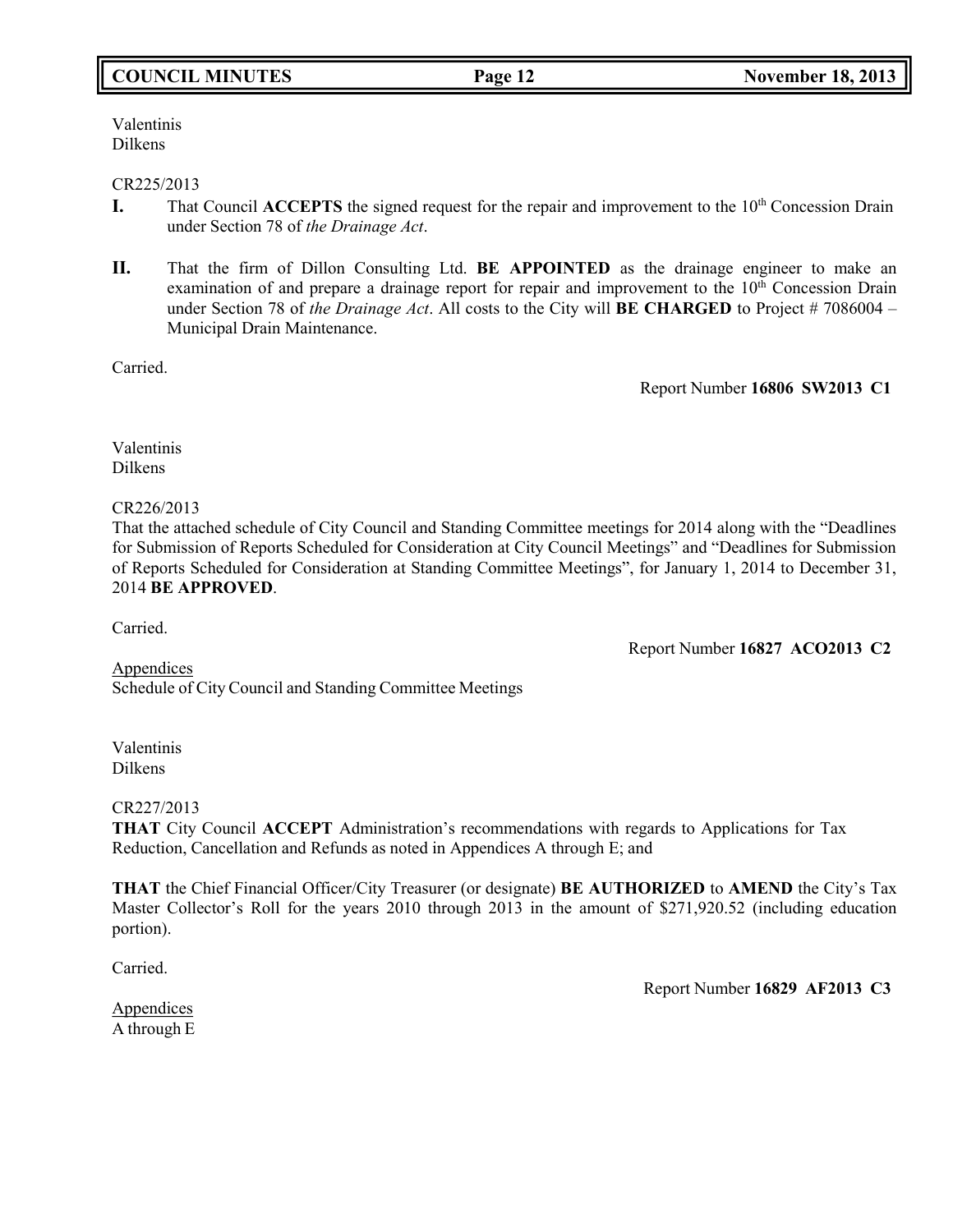## **COUNCIL MINUTES Page 13 November 18, 2013**

Valentinis Dilkens

#### CR228/2013

A. THAT **APPROVAL BE GIVEN** for the granting of a *permanent utility easement* within Mill Street Park, for the sum of \$2.00, being the lands legally described as **Pt Lt 5 W/S Russell St N Of Mill St Pl 40 (aka Water Lt 5 Pl 40) Town Of Sandwich; Pt Lt 6 W/S Russell St N Of Mill St Pl 40 (aka Water Lt 6 Pl 40) Town Of Sandwich; Pt Lt 7 W/S Russell St N Of Mill St Pl 40 (aka Water Lt 7 Pl 40) Town Of Sandwich; Pt Lt 8 W/S Russell St N Of Mill St Pl 40 (aka Water Lt 8 Opposite Town Lt 4 Pl 40) Town Of Sandwich Pt 1, 12R2778; Windsor**, the easement more particularly designated as Parts 1 and 2 on 12R-25428, for the purpose of private connections for sanitary sewer, water supply, natural gas, underground hydro and underground telecommunications, for the benefit of 90 Mill Street, being legally described as **Pt Lt 5 W/S Russell St N Of Mill St Pl 40 (aka Water Lt 5 Pl 40) Town Of Sandwich; Pt Lt 6 W/S Russell St N Of Mill St Pl 40 (aka Water Lt 6 Pl 40) Town Of Sandwich; Pt Lt 7 W/S** Russell St N Of Mill St Pl 40 (aka Water Lt 7 Pl 40) Town Of Sandwich; Pt Lt 8 W/S Russell St N **Of Mill St Pl 40 (aka Water Lt 8 Opposite Town Lt 4 Pl 40) Town Of Sandwich; Pt Water Lt In Front Of Lt 5 W/S Russell St N Of Mill St Pl 40 Town Of Sandwich; Pt Water Lt In Front Of Lt 6 W/S Russell St N Of Mill St Pl 40 Town Of Sandwich; Pt Water Lt In Front Of Lt 7 W/S Russell St N Of Mill St Pl 40 Town Of Sandwich; Pt Water Lt In Front Of Lt 8 W/S Russell St N Of Mill St Pl 40 Town Of Sandwich Pt 2, 12R2778; Windsor**, to be satisfactory in form to the City Solicitor, and in content to the Manager of Real Estate Services and the City Engineer;

AND THAT the Chief Administrative Officer and City Clerk **BE AUTHORIZED** to sign any documents necessary to effect such easements, to be in form and content satisfactory to the City Solicitor;

B. AND THAT the transaction **BE COMPLETED** electronically, fo**r the propert**y where it is available, pursuant to By-Law 363-2003 and that the Chief Administrative Officer and the City Clerk **BE AUTHORIZED** to execute all documents necessary to complete the transaction in accordance with the terms of the Agreement.

Carried.

Report Number **16804 SE2013 C4**

Valentinis Dilkens

CR229/2013

THAT the report from the Manager of Cultural Affairs on the Request to submit an Expression of Interest to the Ontario Museum Association to host the 2015 conference **BE AUTHORIZED**; and further,

THAT **APPROVAL** be given to support the conference at a cost of up to \$5,000 from the 2015 Cultural Affairs budget should Windsor be successful in its Expression of Interest to host the 2015 conference; and further,

THAT **AUTHORIZATION** be given to Cultural Affairs staff to participate on the Local Arrangements Committee and in other supporting roles as needed to ensure a successful Windsor conference.

Carried.

Report Number **16826 SR2013 C5**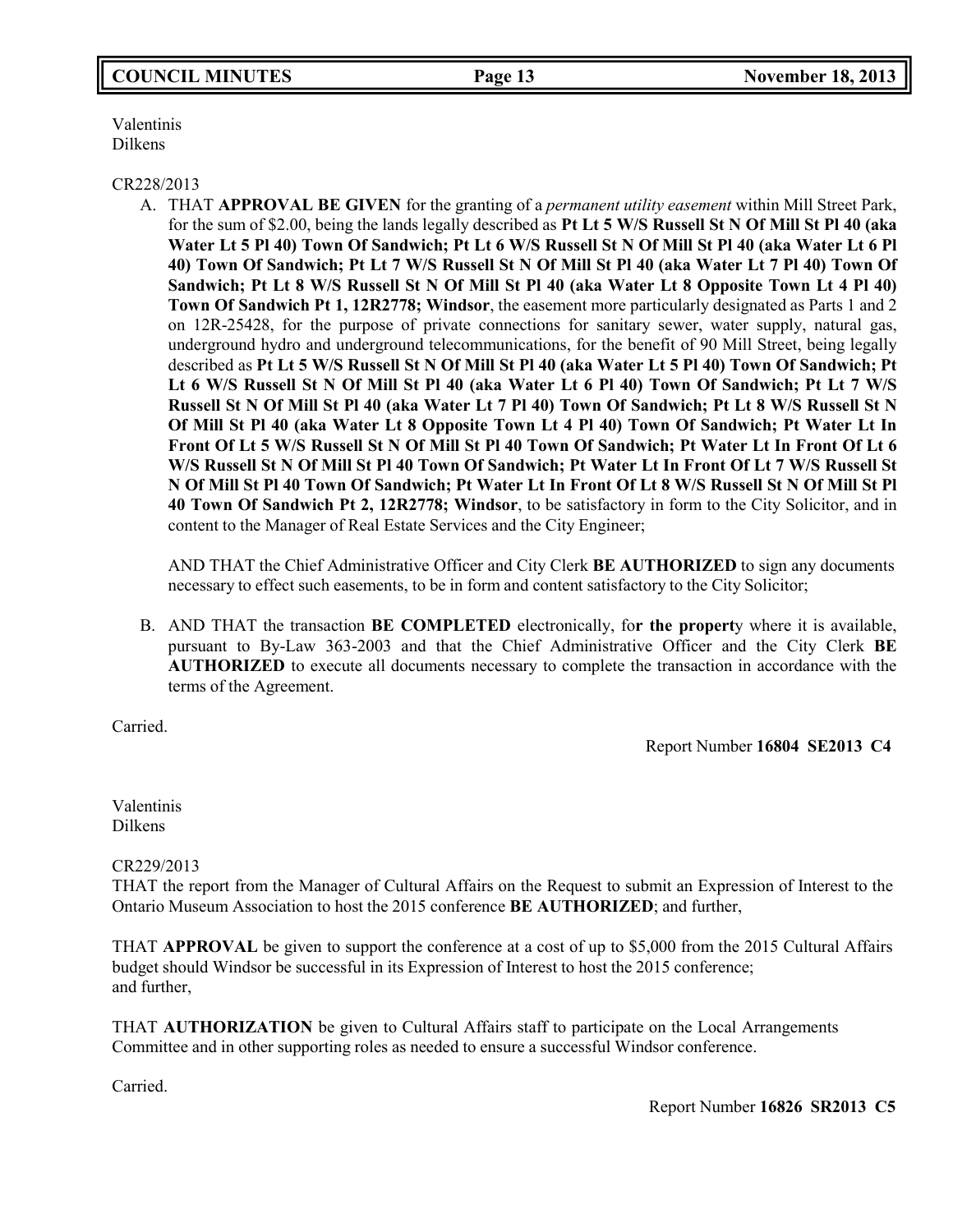## **COUNCIL MINUTES Page 14 November 18, 2013**

Valentinis Dilkens

#### CR230/2013

- 1. That the Completion Report on the Fire Hall No. 7 (LEED Silver) Project **BE RECEIVED** for information, and
- 2. That **APPROVAL BE GIVEN** to proceed with the installation of privacy walls in dormitory areas at each fire hall (except FH #7) at a cost of \$210,000 to **BE FUNDED** from the Fire Hall No.7 Project account (ID# 7052089) in a surplus*.*

Carried.

Report Number **16810 SF/10274 C6**

Dilkens Jones

#### CR231/2013

- I. That the Multi-Modal Cargo Development Project Charter attached as Appendix C, **BE APPROVED**, in accordance with the Project Management Protocol Policy and Procedure;
- II. That the Management Agreement between Your Quick Gateway (Windsor) Inc. and The Corporation of the City of Windsor **BE AMENDED** to:
	- a. delineate the responsibilities and division of duties in relation to the agreement between them and Federal Express Canada Limited;
	- b. address the operating responsibilities of the future Institute of Border Logistics and Security building (10,000sf);
	- c. address the operating responsibilities of third 27,000sf building (future cargo tenant) as required;
- III. That the City Clerk and Chief Administrative Officer **BE AUTHORIZED** to sign any amendments to the agreements with Federal Express Canada Limited, the Federal Economic Development Agency or Your Quick Gateway (Windsor) Inc. noted above within the context of the budget allocated, satisfactory in form for technical content to the City Engineer, financial content to the Chief Financial Officer and City Treasurer and in form satisfactory to the City Solicitor.

Carried.

Report Number **16782 APM/9795 7**

**Appendices Charter**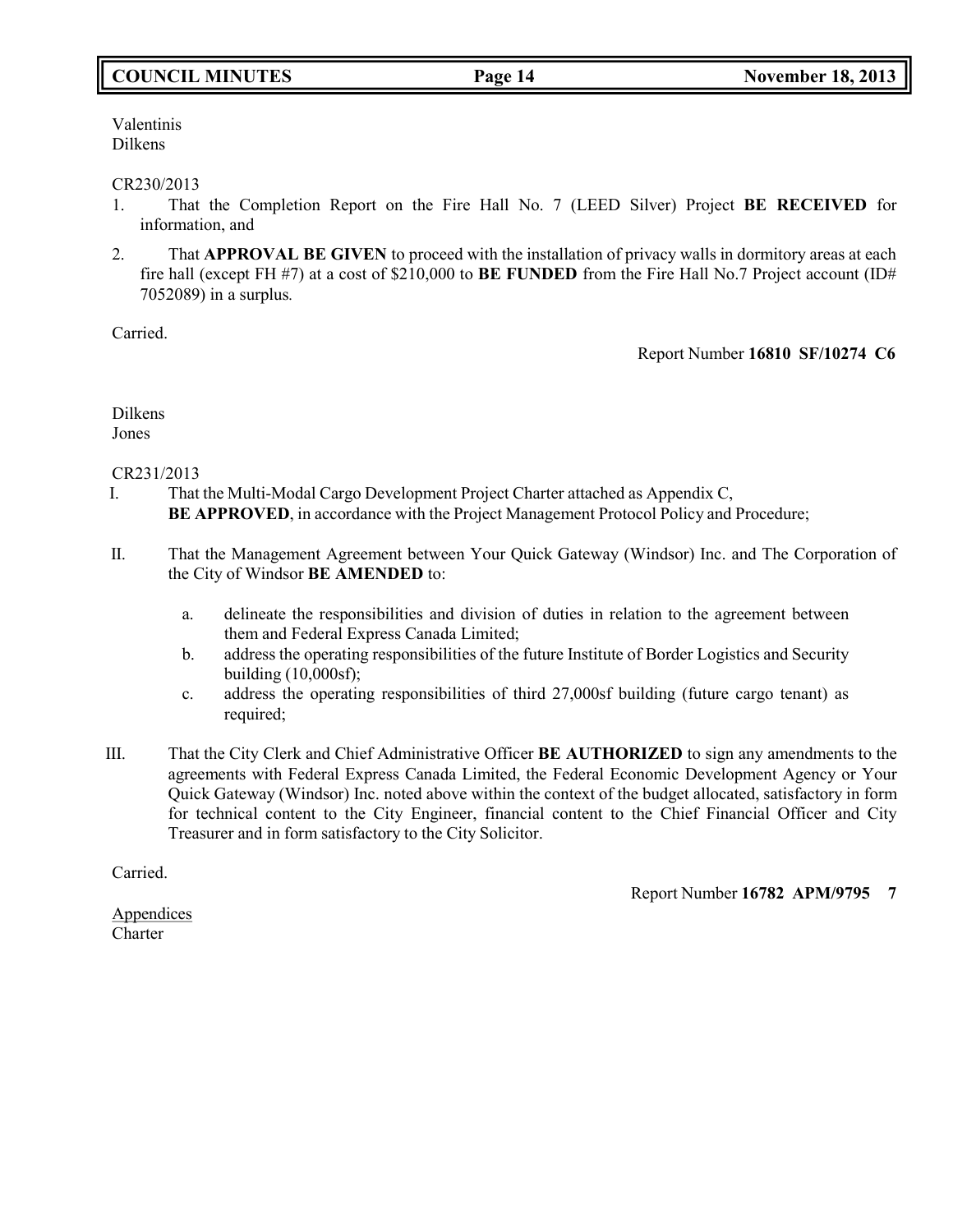# **COUNCIL MINUTES Page 15 November 18, 2013**

Valentinis Dilkens

### CR232/2013

THAT the following low tender **BE ACCEPTED:**

| <b>Tenderer:</b>               | <b>Suncor Energy Products Inc./Petro Canada</b><br>36 York Mills Rd.<br>North York, Ontario M2P 2C5                                                                                                                                                      |                                                                                                                      |
|--------------------------------|----------------------------------------------------------------------------------------------------------------------------------------------------------------------------------------------------------------------------------------------------------|----------------------------------------------------------------------------------------------------------------------|
| Work:                          | The supply and delivery of various types of gasoline and ultra low sulphur diesel<br>fuels, providing regular and emergency 24/7 delivery response on an as and when<br>required basis for the City of Windsor, Transit Windsor and Enwin Utilities Ltd. |                                                                                                                      |
|                                | City of Windsor<br><b>Transit Windsor</b>                                                                                                                                                                                                                | \$1,736,618.50<br>\$3,634,580.00                                                                                     |
| <b>Total Tender</b><br>Amount: | Windsor Utilities Commission/Enwin                                                                                                                                                                                                                       | 602,772.90<br>$\mathbb{S}^-$<br>\$5,973,971.40 (includes all taxes)<br>(Based on August 30, 2013 tender)<br>pricing) |

AND THAT the Manager of Purchasing and Risk Management **BE AUTHORIZED** to issue a contract purchase order to Suncor Energy Products Inc./Petro Canada for Tender No. 83-13 for a five (5) year term, with a potential to renew at the City's sole and absolute discretion for two further periods of two (2) years each.

Carried.

Report Number **16831 SW2013 C8**

#### Valentinis Dilkens

CR233/2013

- 1) That the Chief Administrative Officer and City Clerk **BE AUTHORIZED** to sign the amended Memorandum of Agreement (MOA) with Health Canada, satisfactory in form to the City Solicitor, in financial content to the City Treasurer and in technical content to the City Engineer, to continue the partnership with Health Canada to enhance and expand the Heat Alert and Response System with an additional funding grant from Health Canada of up to \$22,000 over two (2) years.
- 2) That the report *"Improving Thermal Comfort in Windsor, ON; Assessing Urban Parks and Playgrounds"* produced in partnership with Health Canada and the City of Windsor, **BE RECEIVED** for information.
- 3) That the Parks and Facilities division **BE APPROVED** to retain a summer co-op student in 2014 to assist with phase II of an urban heat island study on parks and public spaces.

Carried.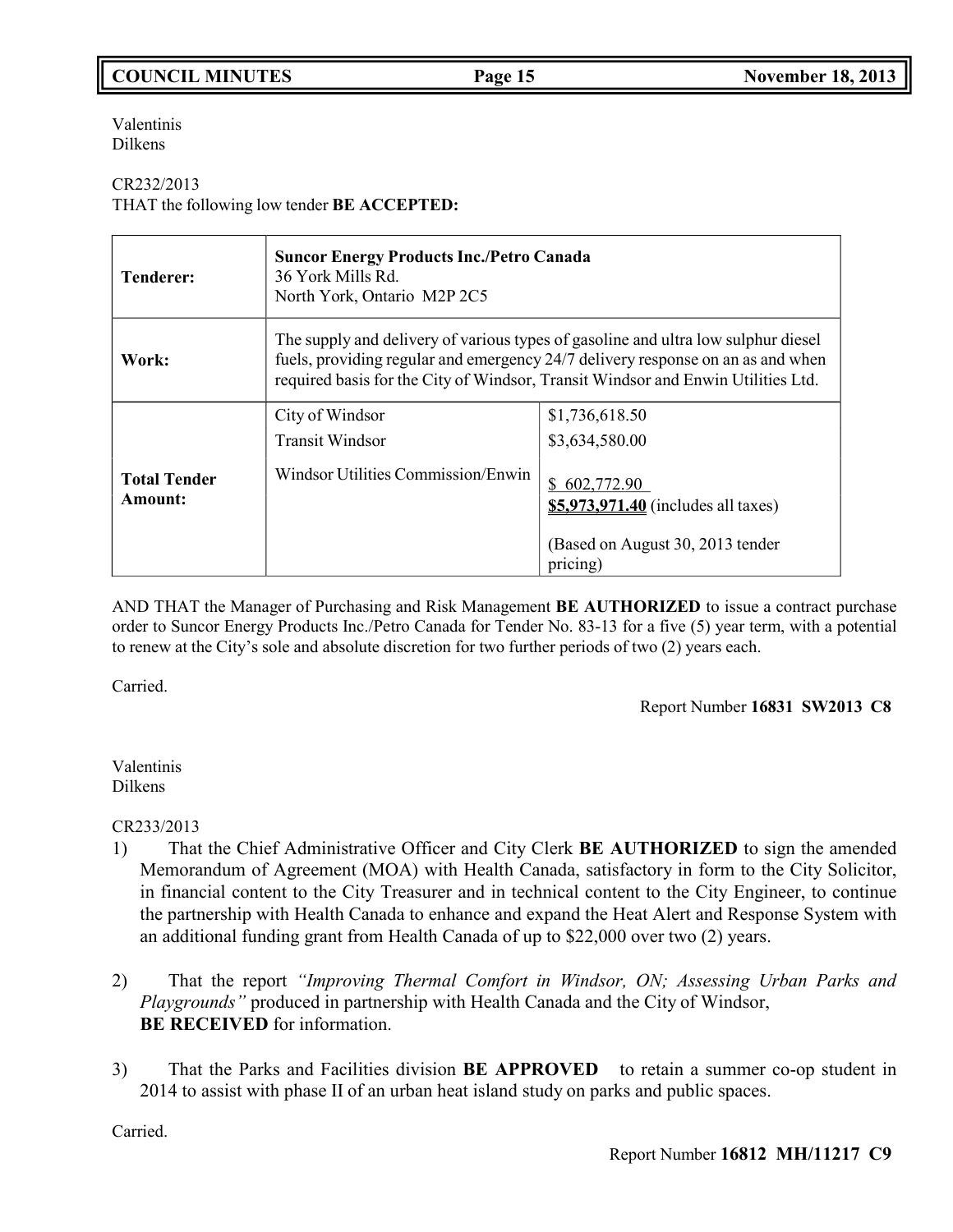Valentinis Sleiman

CR234/2013

- A. **THAT** the report of the Manager of Cultural Affairs responding to M150-2013 regarding the recommendations of Lord Cultural Resources' Museum Feasibility Development Study **BE RECEIVED AND;**
- **B. THAT** City Council **APPROVE** Proposal B ( Table 4) with an upset capital funding limit for new museum development at 401 Riverside Drive West in the amount of \$6,180,642; to **BE FUNDED** as follows: \$2,400,321 to be requested from the Canada Cultural Spaces Fund; \$405,000 from 2013 pre-approved funding, \$3,272,856 from the Bequest of Joseph Chimczuk and the remaining \$102,465 as a precommittment to the 2015 capital budget **AND;**
- C. **THAT** City Council **CONFIRM** their direction to the Executive Director of Recreation and Culture to apply to the Canada Cultural Spaces Fund to request up to 50% of the museum development's eligible capital expenses **AND,** as required by the Grant guidelines;
- D. **THAT** City Council **COMMIT** to funding all capital costs associated with the museum development not funded through the Canada Cultural Spaces Fund **AND**;
- E. **THAT** Administration **BE AUTHORIZED** to take any other steps as may be required to bring effect to these resolutions, and that the CAO and City Clerk **BE AUTHORIZED** to execute any required documents for that purpose, subject to legal approval by the City Solicitor, financial approval by the City Treasurer, and technical approval by the Community Development and Health Commissioner; **AND**
- F. **THAT** any such steps taken **BE REPORTED** to City Council as soon as is practical following the action AND;
- G. **THAT** the Purchasing Manager **BE AUTHORIZED** to issue an RFP Consulting Services for Architectural Services and Exhibition Planning Services pursuant to the Purchasing Bylaw to a combined upset limit of \$607,000 **AND**; subject to the results falling within those parameters;
- H. **THAT** the City Clerk and Chief Administrative Officer **BE AUTHORIZED** to award and execute an Agreement with the successful architectural services and exhibition planning services proponent(s) subject to technical content satisfactory to the Executive Director of Recreation and Culture and the Executive Director of Parks and Facilities, in form to the City Solicitor, and in financial content to the City Treasurer, with a Communication Report to Council to follow **AND**;
- I. **THAT** Parks and Facilities **BE AUTHORIZED** to issue a tender for scope of work developed by the consultants and approved by the Executive Director of Recreation and Culture and the Executive Director of Parks and Facilities **AND**;
- J. **THAT** the results of the tender and a Project Charter **BE BROUGHT BACK** to City Council for approval **AND**;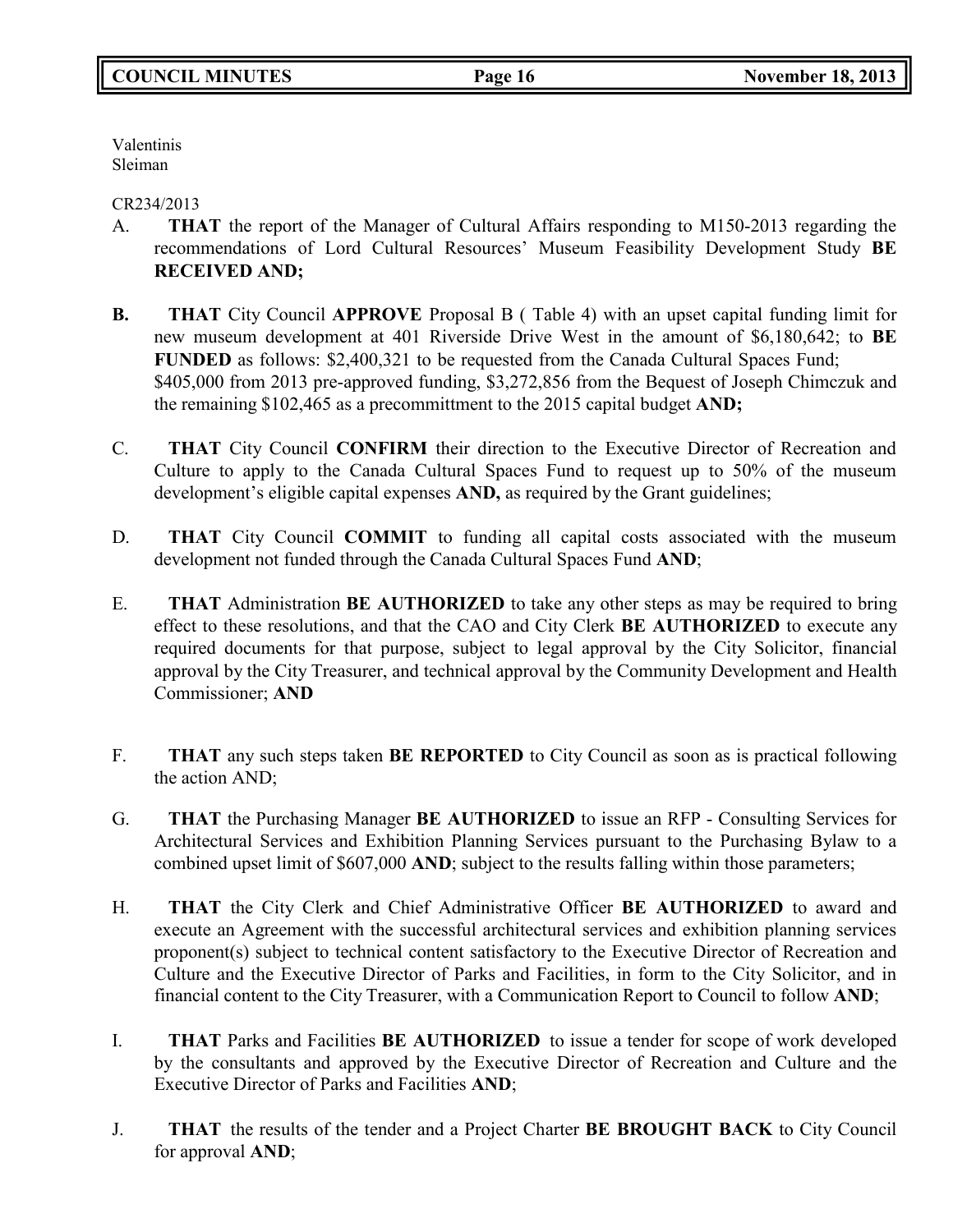K. **THAT** City Council **APPROVE IN PRINCIPLE** a baseline net annual operating budget for Windsor's Community Museum in 2015 of \$774,941, (this includes the original \$352,417 for the current Francois Baby House and the incremental increase of \$422,524 for the new Museum site) based upon the City operating model, with an expected staff complement total of 10.5 FTE positions (reflecting an incremental increase of 4.5 FTE positions), and resultant projections by Administration, subject to annual inflationary and other business adjustments.

Carried. Councillor Halberstadt voting nay.

Report Number **16844 APR/10168 10**

Valentinis Dilkens

CR235/2013

THAT the provisions of Schedule 3 of the Public Vehicle Licensing By-Law 137-2007 **BE WAIVED** for the duration of the following event:

DWBIA Winter Fest November 30, 2013; and further,

THAT the operators of the horse-drawn carriage business **BE REQUIRED** to supply (1) a copy of their Articles of Incorporation and (2) a Certificate of Insurance, satisfactory in form and content to the Manager of Purchasing and Risk Management; and further,

THAT the applicant **BE REQUIRED** to follow all other terms and conditions of the Special Events Agreement as approved by the Chief Administrative Officer.

Carried.

Report Number **16849 SR2013 C11**

## **STANDING COMMITTEE RESOLUTIONS**

Moved by Councillor Valentinis, seconded by Councillor Dilkens, **M429-2013** That **Report No. 145 of the Executive Committee of Council** of its meeting held October 28, 2013 regarding "Update on ElderCollege Course on Municipal Administration and Management" **BE ADOPTED** as presented. Carried.

Report Number 16778 ME2013

Moved by Councillor Valentinis, seconded by Councillor Dilkens, **M430-2013** That **Report No. 146 of the Executive Committee of Council** of its meeting held October 28, 2013 regarding "External Auditor Contract 2014-2016" **BE ADOPTED** as presented. Carried.

Report Number 16789 AF2013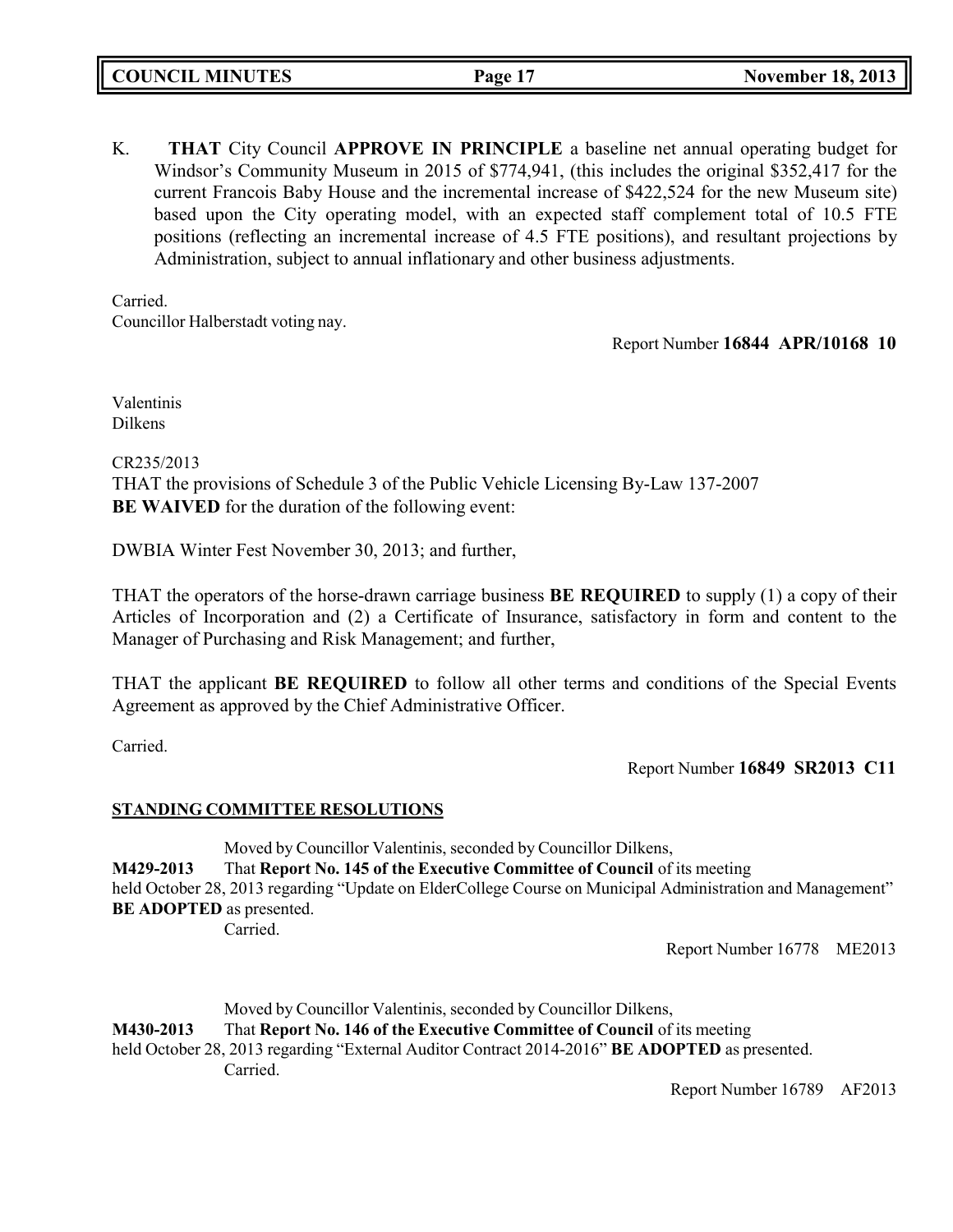| <b>COUNCIL MINUTES</b> | Page 18 | <b>November 18, 2013</b> |
|------------------------|---------|--------------------------|
|                        |         |                          |

Moved by Councillor Valentinis, seconded by Councillor Dilkens, **M431-2013** That **Report No. 147 of the Executive Committee of Council** of its meeting held October 28, 2013 regarding "Communication – Status Report – Compliance with Applicable Laws and Regulations, 3 rd Quarter 2013" **BE ADOPTED** as presented. Carried.

Report Number 16790 AF2013

Moved by Councillor Valentinis, seconded by Councillor Dilkens, **M432-2013** That **Report No. 148 of the Executive Committee of Council** of its meeting held October 28, 2013 regarding "Communication – CRA Audit - Donation Tax Receipts" **BE ADOPTED** as presented. Carried.

Report Number 16793 AF2013

Moved by Councillor Valentinis, seconded by Councillor Dilkens, **M433-2013** That **Report No. 149 of the Executive Committee of Council** of its meeting held October 28, 2013 regarding "Communication – Internal Audit Quarterly Status Report – October 2013" **BE ADOPTED** as presented. Carried.

Report Number 16791 AF2013

Moved by Councillor Valentinis, seconded by Councillor Dilkens, **M434-2013** That **Report No. 150 of the Executive Committee of Council** of its meeting held October 28, 2013 regarding "2013 Third Quarter Operating Budget Variance Report" **BE ADOPTED** as presented. Carried.

Report Number 16792 AFB/11544

Moved by Councillor Valentinis, seconded by Councillor Dilkens, **M435-2013** That **Report No. 151 of the Executive Committee of Council** of its meeting held October 28, 2013 regarding "Communication – 2012 OMBI Performance Benchmarking Report" **BE ADOPTED** as presented. Carried.

Report Number 16795 GP/10264

Moved by Councillor Valentinis, seconded by Councillor Dilkens,

**M436-2013** That **Report No. 152 of the Executive Committee of Council** of its meeting held October 28, 2013 regarding "Minutes of Transit Windsor and Windsor Chartabus Inc. - August 27, 2013 and

October 8, 2013" **BE ADOPTED** as presented with the amendments put forward by the Committee. Carried.

MB2013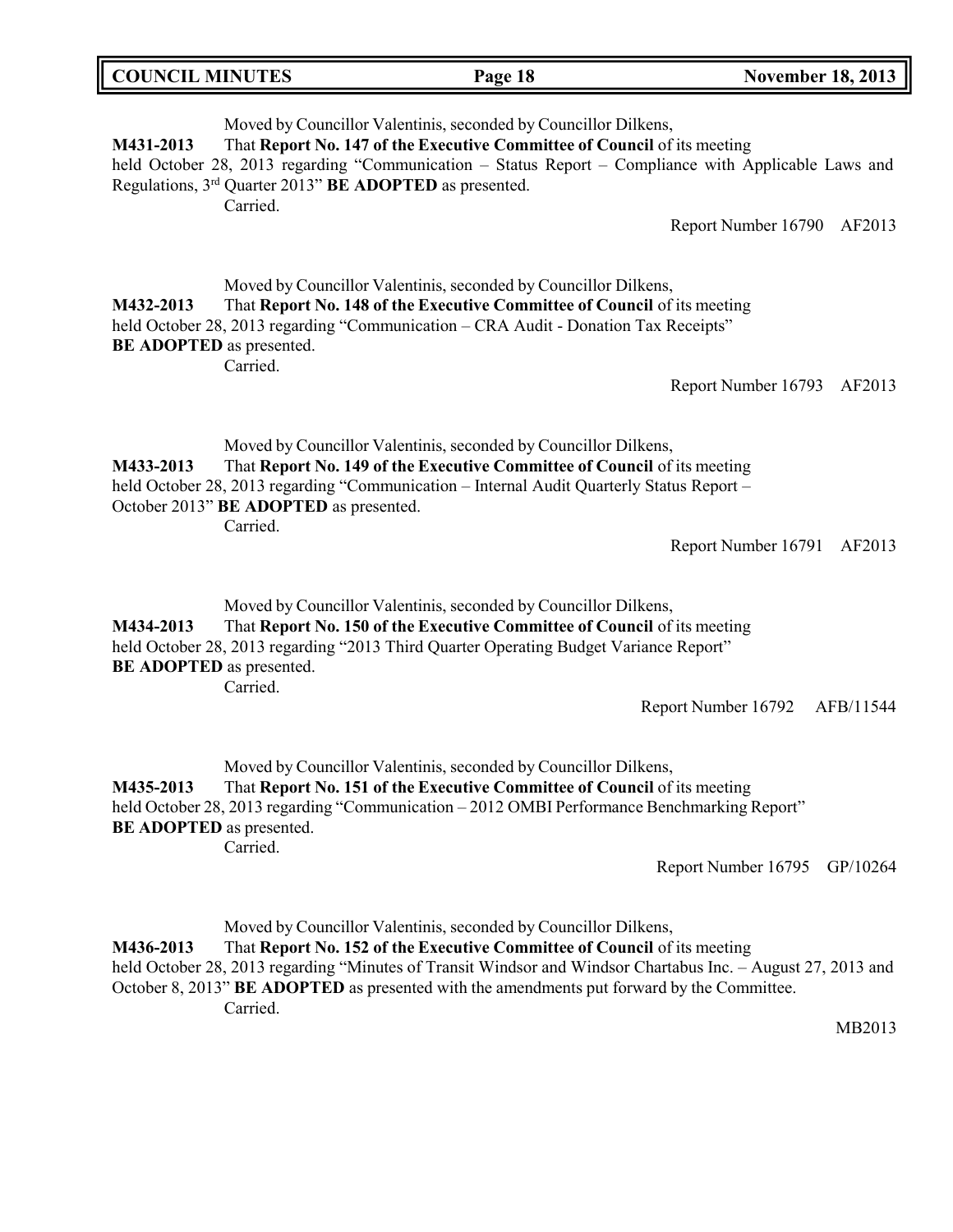**ADOPTED by Council at its meeting held November 18, 2013 [M428-2013] DEFERRED** to the November 18, 2013 meeting of Council to allow for the Ward Councillor, and all interested parties to be in attendance **as adopted by Council at its meeting held November 4, 2013 [M410-2013] DEFERRED** to allow for the Ward Councillor and all interested parties to be in attendance as adopted by Council at its meeting held November 4, 2013 **[M410-2013]** /AA Windsor, Ontario November 4, 2013

## **REPORT NO. 177** of the **PLANNING & ECONOMIC DEVELOPMENT STANDING COMMITTEE** of its meeting held October 15, 2013

**Present: Councillor Drew Dilkens Councillor Bill Marra Councillor Hilary Payne Councillor Ed Sleiman Merrill Baker**

**Regrets: Barbara Bjarneson Cheryl Cross-Leal**

That the following recommendations of the Planning & Economic Development Standing Committee **BE APPROVED** as follows**:**

Moved by Councillor Sleiman, seconded by Councillor Dilkens

1. That an amendment to Zoning By-law 8600 **BE DENIED** amending the zoning Part of Lots 85 to 88 (inclusive), Plan 1286 from Residential District (RD) 1.1 to Residential District (RD) 1.1 with special provisions to permit retail store, not including the sale of motor vehicles, Personal Service Shop, Business Office, Restaurant, and take-out food outlet, with specific lot coverage, rear yard and parking requirements, and that Traffic Engineering review the intersection and return sooner(than 2016/17) with improvements to make it safe.

Carried.

**LIVELINK #16749, ZB/11734**

*Clerk's Note:*The administrative report authored by the City Planner dated September 11, 2013 entitled "*South Windsor Developments Ltd., Rezoning, northeast corner Northwood Street at Dominion Blvd. (part of Lots 85 to 88 inclusive, and part of closed alley Plan 1286), special provision to permit certain commercial uses with 2 residential units on second floor*" is *attached* as background information.

**CHAIRPERSON**

**DEPUTY CLERK**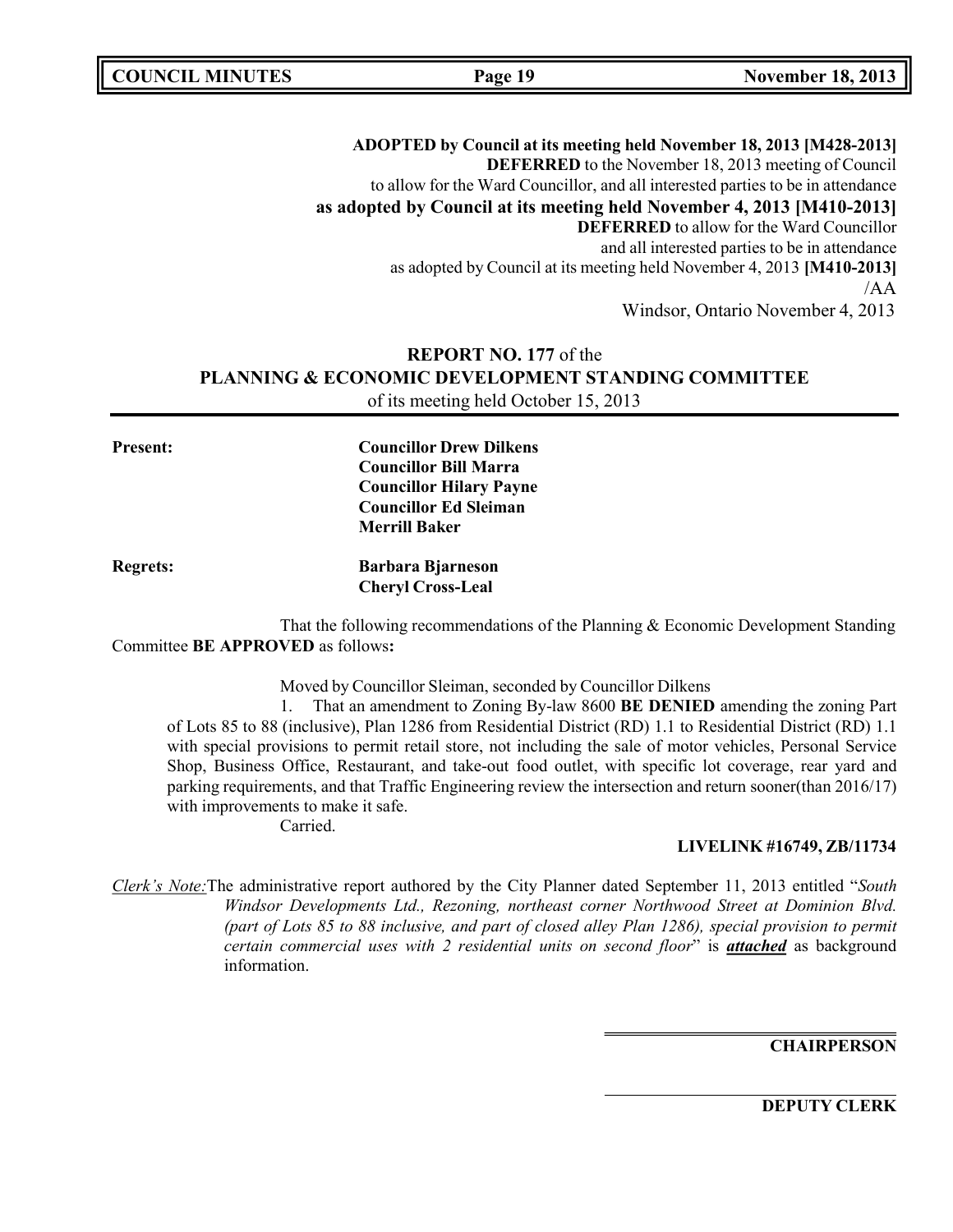| <b>COUNCIL MINUTES</b><br><b>November 18, 2013</b><br>Page 20 |
|---------------------------------------------------------------|
|---------------------------------------------------------------|

# **Adopted by Council at its meeting held November 18, 2013 [M429-2013]**

**/SV**

Windsor, Ontario November 18, 2013

|                         | <b>REPORT NO. 145 of the</b><br><b>EXECUTIVE COMMITTEE</b><br>of its meeting held October 28, 2013                                                                                                                                                                                                                                                                                                                                                                                                                                                                                                                                                                                     |
|-------------------------|----------------------------------------------------------------------------------------------------------------------------------------------------------------------------------------------------------------------------------------------------------------------------------------------------------------------------------------------------------------------------------------------------------------------------------------------------------------------------------------------------------------------------------------------------------------------------------------------------------------------------------------------------------------------------------------|
| <b>Members Present:</b> | <b>Councillor A. Halberstadt (Acting Mayor)</b><br><b>Councillor D. Dilkens</b><br><b>Councillor R. Jones</b><br><b>Councillor H. Payne</b><br><b>Councillor E. Sleiman</b><br><b>Councillor F. Valentinis</b>                                                                                                                                                                                                                                                                                                                                                                                                                                                                         |
| Absent:                 | <b>Mayor E. Francis (city business)</b><br><b>Councillor J. Gignac</b><br><b>Councillor B. Marra</b>                                                                                                                                                                                                                                                                                                                                                                                                                                                                                                                                                                                   |
| follows:                | The following recommendation of the Executive Committee BE APPROVED as<br>Moved by Councillor Dilkens, seconded by Councillor Jones,<br>THAT Council RECEIVE the report of the Chief Administrative Officer dated<br>October 3, 2013 entitled "Update on ElderCollege Course on Municipal Administration<br>and Management"; and<br><b>THAT</b><br>such initiatives with various community service<br>providers<br>BE<br>RECOGNIZED as an opportunity for public engagement and staff development; and<br>THAT Administration CONTINUE TO PARTICIPATE in such type of public<br>engagement activities as may be permitted by competing priorities and available resources.<br>Carried. |
|                         | Clerk's Note: The report authored by the Executive Initiatives Coordinator dated October 3, 2013                                                                                                                                                                                                                                                                                                                                                                                                                                                                                                                                                                                       |

entitled "*Update on ElderCollege Course on Municipal Administration and Management*" is *attached* as background information.

**Livelink #16778, ME2013**

**CHAIRPERSON**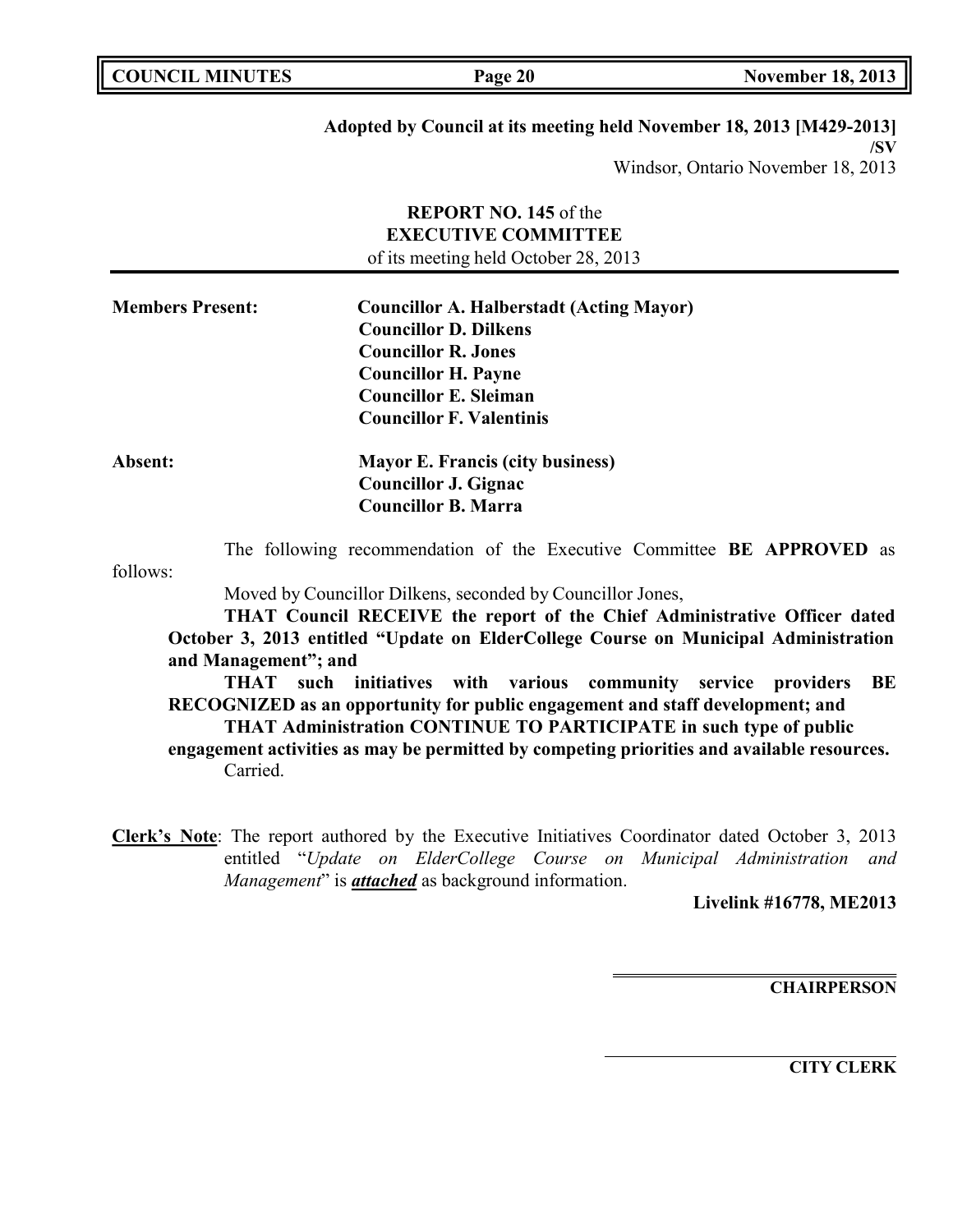| <b>COUNCIL MINUTES</b> |  |
|------------------------|--|
|------------------------|--|

**Adopted by Council at its meeting held November 18, 2013 [M430-2013] /SV** Windsor, Ontario November 18, 2013

## **REPORT NO. 146** of the **EXECUTIVE COMMITTEE** of its meeting held October 28, 2013

| <b>Members Present:</b> | <b>Councillor A. Halberstadt (Acting Mayor)</b><br><b>Councillor D. Dilkens</b><br><b>Councillor R. Jones</b><br><b>Councillor H. Payne</b><br><b>Councillor E. Sleiman</b><br><b>Councillor F. Valentinis</b> |  |
|-------------------------|----------------------------------------------------------------------------------------------------------------------------------------------------------------------------------------------------------------|--|
| Absent:                 | <b>Mayor E. Francis (city business)</b><br><b>Councillor J. Gignac</b><br><b>Councillor B. Marra</b>                                                                                                           |  |
| follows:                | The following recommendation of the Executive Committee BE APPROVED as                                                                                                                                         |  |
|                         | Moved by Councillor Dilkens, seconded by Councillor Jones,                                                                                                                                                     |  |
|                         | <b>THAT</b> consistent with the provisions of Request for Proposal Number 21-07, Windsor                                                                                                                       |  |
| City Council APPROVE:   |                                                                                                                                                                                                                |  |
|                         | The continuation of KPMG as the External Auditors for the City of Windsor<br>including Agencies, Boards and Commissions for the years 2014 through 2016 in<br>accordance with the following:                   |  |
|                         | costs for 2014, 2015 and 2016 to be at the 2011 rate based on the existing<br>a.<br>scope of work;                                                                                                             |  |
|                         | KPMG to provide the City a credit of \$2,500 annually, which may be<br>b.<br>carried forward if not used, towards additional tax, advisory, or assurance<br>services in each of 2014, 2015 and 2016.           |  |

Carried.

**Clerk's Note**: The report authored by the Chief Financial Officer dated October 11, 2013 entitled "*External Auditor Contract 2014-2016*" is *attached* as background information.

**Livelink #16789, AF2013**

**CHAIRPERSON**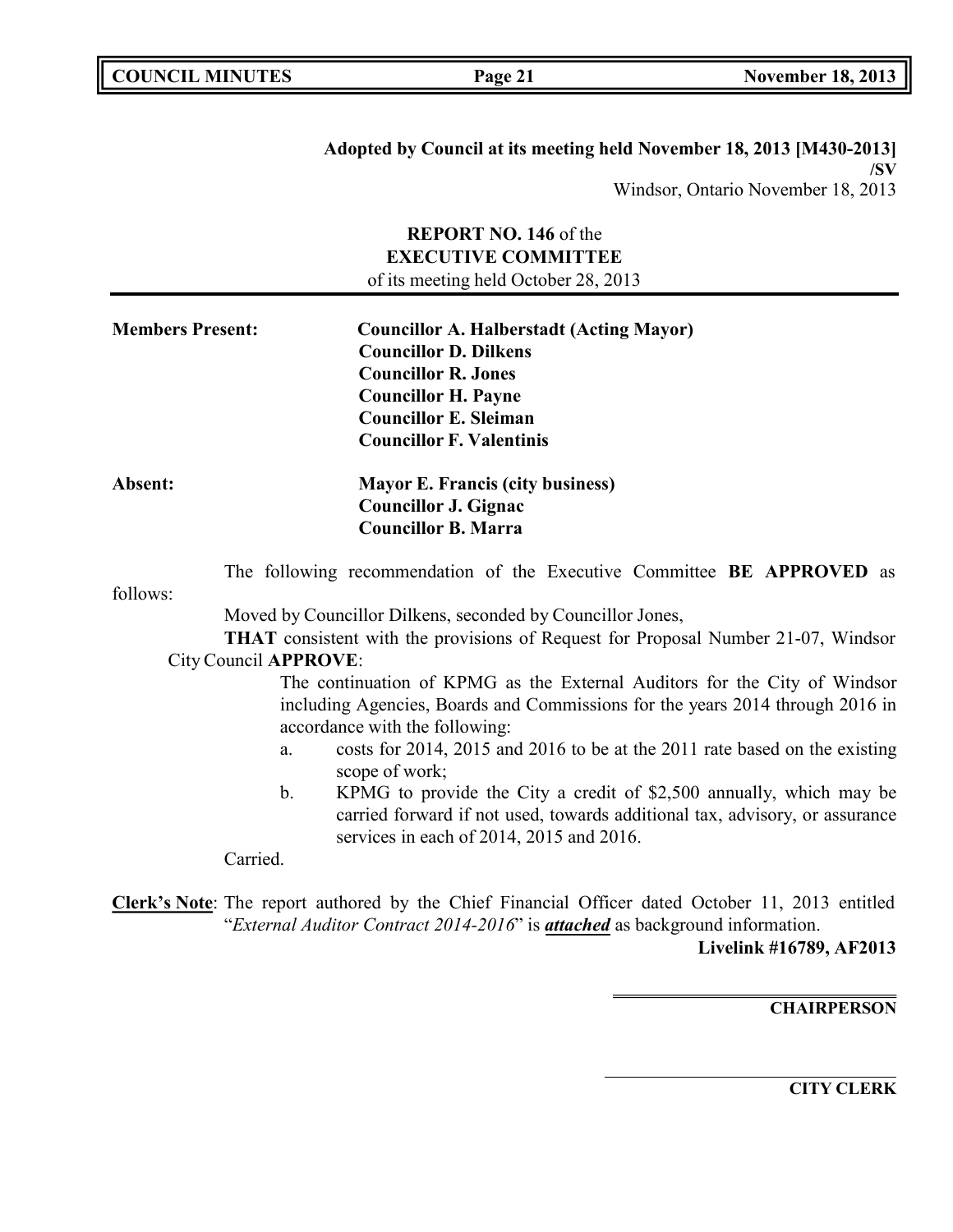| <b>COUNCIL MINUTES</b> |  |
|------------------------|--|
|------------------------|--|

**Adopted by Council at its meeting held November 18, 2013 [M431-2013] /SV** Windsor, Ontario November 18, 2013

## **REPORT NO. 147** of the **EXECUTIVE COMMITTEE** of its meeting held October 28, 2013

| <b>Members Present:</b> | <b>Councillor A. Halberstadt (Acting Mayor)</b><br><b>Councillor D. Dilkens</b><br><b>Councillor R. Jones</b><br><b>Councillor H. Payne</b><br><b>Councillor E. Sleiman</b><br><b>Councillor F. Valentinis</b>                                                                                                                          |
|-------------------------|-----------------------------------------------------------------------------------------------------------------------------------------------------------------------------------------------------------------------------------------------------------------------------------------------------------------------------------------|
| <b>Absent:</b>          | <b>Mayor E. Francis (city business)</b><br><b>Councillor J. Gignac</b><br><b>Councillor B. Marra</b>                                                                                                                                                                                                                                    |
| follows:                | The following recommendation of the Executive Committee BE APPROVED as                                                                                                                                                                                                                                                                  |
|                         | Moved by Councillor Dilkens, seconded by Councillor Sleiman,<br><b>THAT</b> the report authored by the Executive Initiatives Coordinator dated October 11,<br>2013 entitled "Communication – Status Report – Compliance with Applicable Laws and<br>Regulations, 3 <sup>rd</sup> Quarter 2013" BE RECEIVED for information.<br>Carried. |

**Clerk's Note**: The report authored by the Executive Initiatives Coordinator dated October 11, 2013 entitled "*Communication – Status Report – Compliance with Applicable Laws and Regulations, 3 rd Quarter 2013*" is *attached* as background information.

**Livelink #16790, AF2013**

**CHAIRPERSON**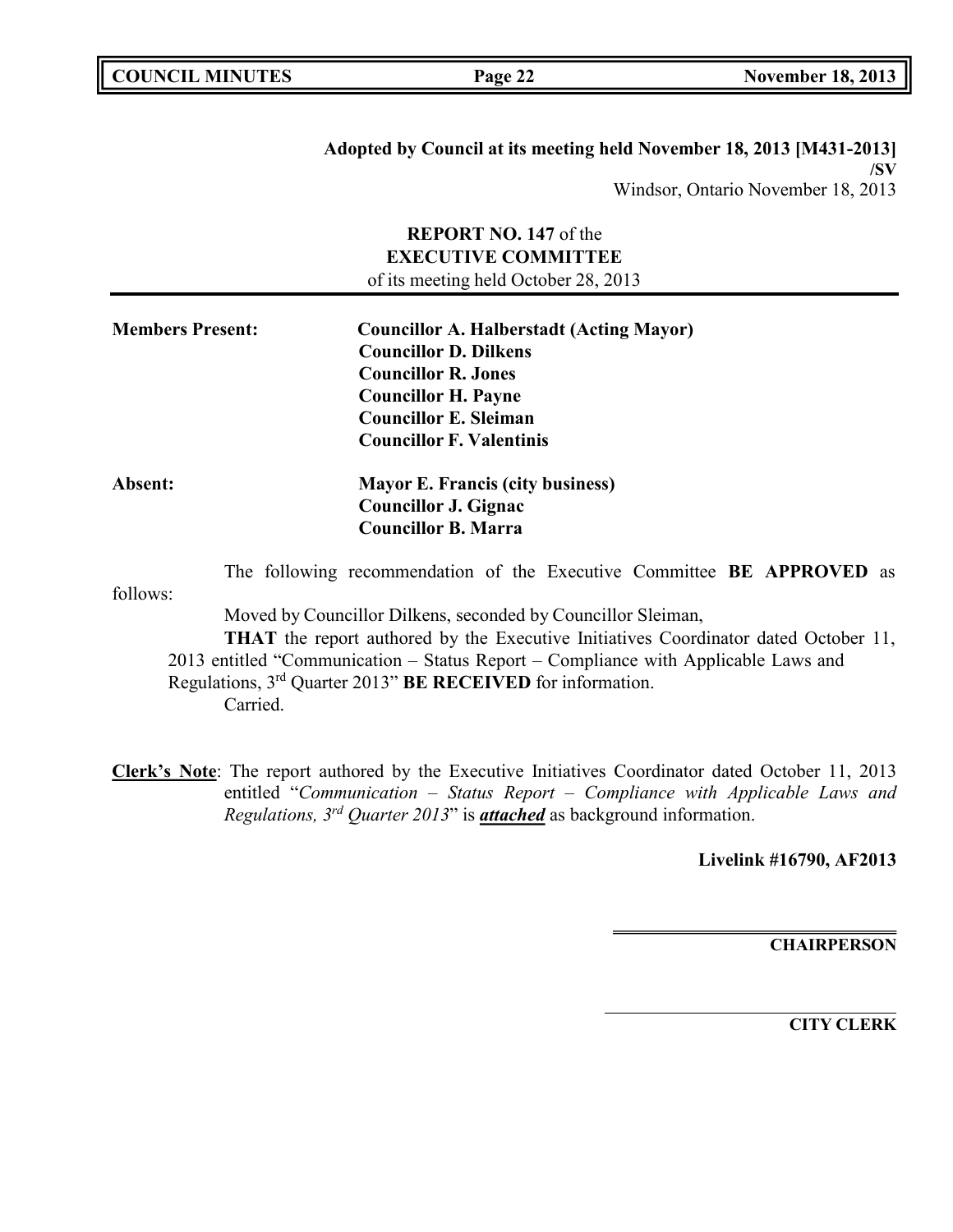| <b>COUNCIL MINUTES</b> |  |
|------------------------|--|
|------------------------|--|

**Adopted by Council at its meeting held November 18, 2013 [M432-2013] /SV** Windsor, Ontario November 18, 2013

## **REPORT NO. 148** of the **EXECUTIVE COMMITTEE** of its meeting held October 28, 2013

| <b>Members Present:</b> | <b>Councillor A. Halberstadt (Acting Mayor)</b><br><b>Councillor D. Dilkens</b><br><b>Councillor R. Jones</b><br><b>Councillor H. Payne</b><br><b>Councillor E. Sleiman</b><br><b>Councillor F. Valentinis</b> |  |
|-------------------------|----------------------------------------------------------------------------------------------------------------------------------------------------------------------------------------------------------------|--|
| <b>Absent:</b>          | <b>Mayor E. Francis (city business)</b><br><b>Councillor J. Gignac</b><br><b>Councillor B. Marra</b>                                                                                                           |  |
| follows:                | The following recommendation of the Executive Committee BE APPROVED as                                                                                                                                         |  |

Moved by Councillor Dilkens, seconded by Councillor Sleiman,

**THAT** the report authored by the Deputy Treasurer-Financial Accounting dated October 3, 2013 entitled "Communication – CRA Audit Donation Tax Receipts" **BE RECEIVED** for information.

Carried.

**Clerk's Note**: The report authored by the Deputy Treasurer-Financial Accounting dated October 3, 2013 entitled "*Communication – CRA Audit Donation Tax Receipts*" is *attached* as background information.

**Livelink #16793, AF2013**

**CHAIRPERSON**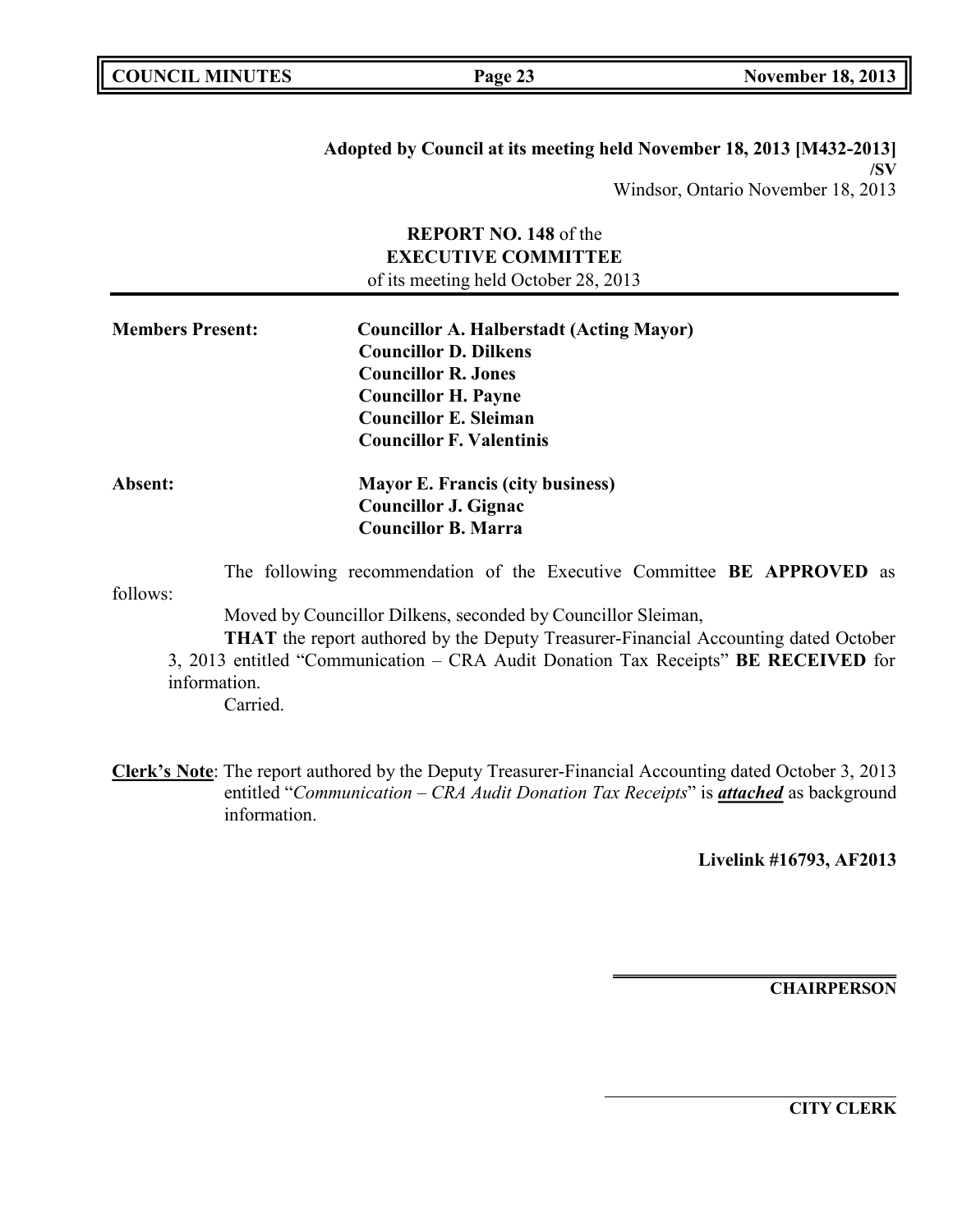#### **Adopted by Council at its meeting held November 18, 2013 [M433-2013] /SV**

Windsor, Ontario November 18, 2013

# **REPORT NO. 149** of the **EXECUTIVE COMMITTEE** of its meeting held October 28, 2013 **Members Present: Councillor A. Halberstadt (Acting Mayor) Councillor D. Dilkens Councillor R. Jones Councillor H. Payne Councillor E. Sleiman Councillor F. Valentinis**

**Absent: Mayor E. Francis (city business) Councillor J. Gignac Councillor B. Marra**

follows: The following recommendation of the Executive Committee **BE APPROVED** as

Moved by Councillor Sleiman, seconded by Councillor Payne,

**THAT** the report authored by the Executive Initiatives Coordinator dated October 11, 2013 entitled "Communication – Internal Audit Quarterly Status Report – October 2013" **BE RECEIVED** for information.

Carried.

**Clerk's Note**: The report authored by the Executive Initiatives Coordinator dated October 11, 2013 entitled "*Communication – Internal Audit Quarterly Status Report – October 2013*" is *attached* as background information.

**Livelink #16791, AF2013**

**CHAIRPERSON**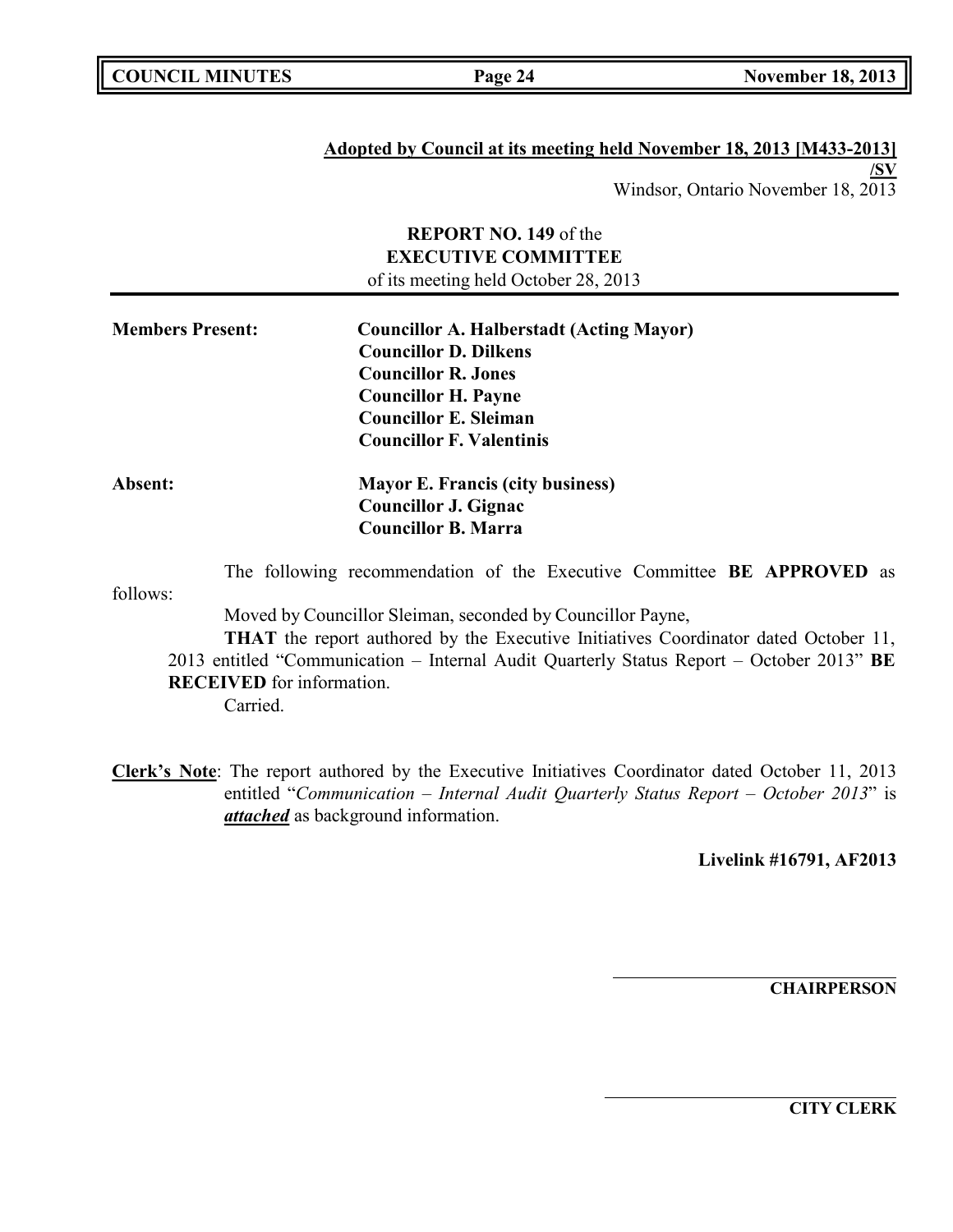| <b>COUNCIL MINUTES</b> |  |
|------------------------|--|
|------------------------|--|

**Adopted by Council at its meeting held November 18, 2013 [M434-2013] /SV** Windsor, Ontario November 18, 2013

## **REPORT NO. 150** of the **EXECUTIVE COMMITTEE** of its meeting held October 28, 2013

| <b>Members Present:</b> | <b>Councillor A. Halberstadt (Acting Mayor)</b> |  |
|-------------------------|-------------------------------------------------|--|
|                         | <b>Councillor D. Dilkens</b>                    |  |
|                         | <b>Councillor R. Jones</b>                      |  |
|                         | <b>Councillor H. Payne</b>                      |  |
|                         | <b>Councillor E. Sleiman</b>                    |  |
|                         | <b>Councillor F. Valentinis</b>                 |  |
| Absent:                 | <b>Mayor E. Francis (city business)</b>         |  |
|                         | <b>Councillor J. Gignac</b>                     |  |
|                         | <b>Councillor B. Marra</b>                      |  |

The following recommendation of the Executive Committee **BE APPROVED** as

follows:

Moved by Councillor Dilkens, seconded by Councillor Valentinis,

**THAT** Council **RECEIVE FOR INFORMATION** the 2013 Third Quarter Operating Budget Variance Report dated October 9, 2013 from the Chief Financial Officer & City Treasurer; and

**THAT** the CAO in concert with the Chief Financial Officer & City Treasurer **BE DIRECTED** to continue monitoring the 2013 Operating Budget and Actuals and pro-actively take steps to mitigate any significant variance projected by year end. Carried.

**Clerk's Note**: The report authored by the Financial Planning Administrator for Building and Planning dated October 9, 2013 entitled "*2013 Third Quarter Operating Budget Variance Report*" is *attached* as background information.

**Livelink #16792, AFB11544**

**CHAIRPERSON**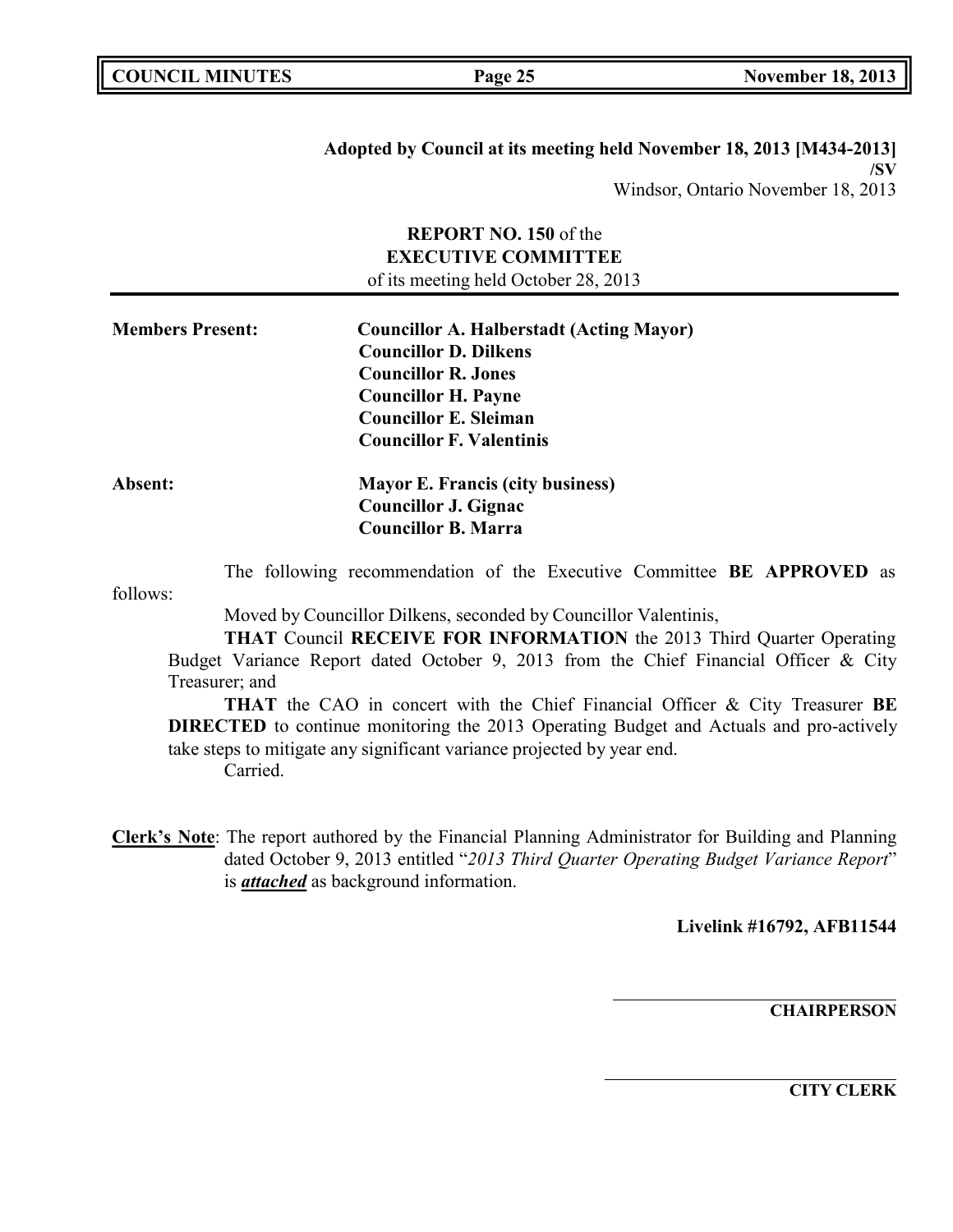| <b>COUNCIL MINUTES</b> |  |
|------------------------|--|
|------------------------|--|

**Adopted by Council at its meeting held November 18, 2013 [M435-2013] /SV** Windsor, Ontario November 18, 2013

## **REPORT NO. 151** of the **EXECUTIVE COMMITTEE** of its meeting held October 28, 2013

| <b>Members Present:</b> | <b>Councillor A. Halberstadt (Acting Mayor)</b><br><b>Councillor D. Dilkens</b> |  |
|-------------------------|---------------------------------------------------------------------------------|--|
|                         | <b>Councillor R. Jones</b>                                                      |  |
|                         | <b>Councillor H. Payne</b>                                                      |  |
|                         | <b>Councillor E. Sleiman</b>                                                    |  |
|                         | <b>Councillor F. Valentinis</b>                                                 |  |
| <b>Absent:</b>          | <b>Mayor E. Francis (city business)</b>                                         |  |
|                         | <b>Councillor J. Gignac</b>                                                     |  |
|                         | <b>Councillor B. Marra</b>                                                      |  |

follows: The following recommendation of the Executive Committee **BE APPROVED** as

Moved by Councillor Dilkens, seconded by Councillor Jones,

**THAT** the report authored by the Manager of Performance Measurement and Financial Administration dated October 9, 2013 entitled "Communication – 2012 OMBI Performance Benchmarking Report" **BE RECEIVED** for information. Carried.

**Clerk's Note**: The report authored by the Manager of Performance Measurement and Financial Administration dated October 9, 2013 entitled "*Communication – 2012 OMBI Performance Benchmarking Report*" is *attached* as background information.

**Livelink #16795, GP/10264**

**CHAIRPERSON**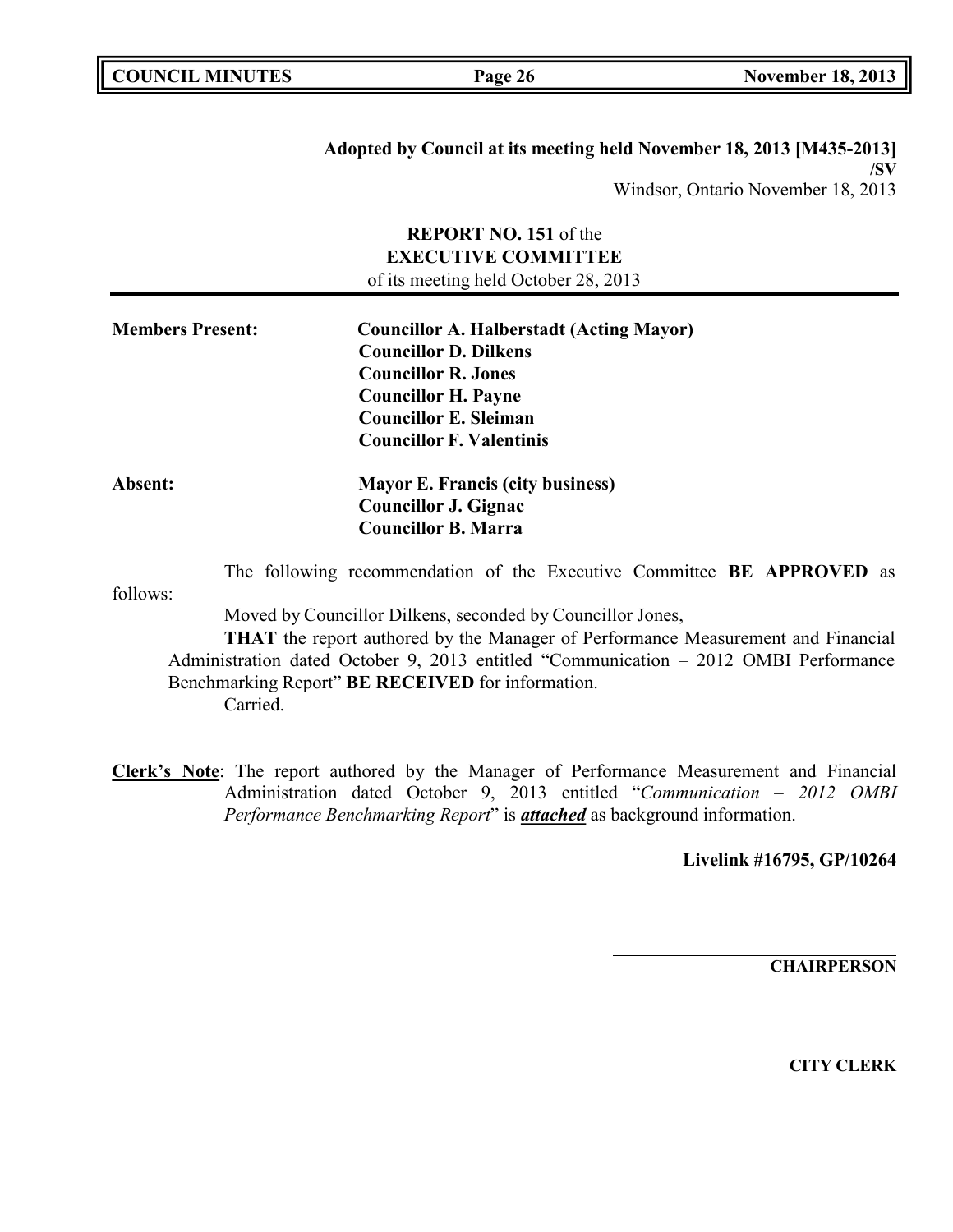| . .<br>L<br>MINHTFC<br>СH<br>M<br>N<br>$\sim$ $\sim$ | Page<br>O<br>- | 201<br>$\overline{\phantom{a}}$<br>O.<br>هجو معددا<br>ner<br>٠б.<br>$\sim$ |
|------------------------------------------------------|----------------|----------------------------------------------------------------------------|
|                                                      |                |                                                                            |

**ADOPTED as presented with the amendments put forward by the Committee, by Council at its meeting held November 18, 2013 [M436-2013] /SV** Windsor, Ontario November 18, 2013

> **REPORT NO. 152** of the **EXECUTIVE COMMITTEE** of its meeting held October 28, 2013

| <b>Members Present:</b> | <b>Councillor A. Halberstadt (Acting Mayor)</b> |  |
|-------------------------|-------------------------------------------------|--|
|                         | <b>Councillor D. Dilkens</b>                    |  |
|                         | <b>Councillor R. Jones</b>                      |  |
|                         | <b>Councillor H. Payne</b>                      |  |
|                         | <b>Councillor E. Sleiman</b>                    |  |
|                         | <b>Councillor F. Valentinis</b>                 |  |
| <b>Absent:</b>          | <b>Mayor E. Francis (city business)</b>         |  |
|                         | <b>Councillor J. Gignac</b>                     |  |
|                         | <b>Councillor B. Marra</b>                      |  |

The following recommendation of the Executive Committee **BE APPROVED** as

follows:

Moved by Councillor Dilkens, seconded by Councillor Jones,

**THAT** the minutes of the Transit Windsor Board of Directors and Windsor Chartabus Inc., meetings held August 27, 2013 **BE ADOPTED**; and further,

**THAT** the minutes of the Transit Windsor Board of Directors and Windsor Chartabus Inc., meetings held October 8, 2013 **BE ADOPTED**, save and except the portions dealing with "T.W. 77/2013: Salary Market Comparison – non-Union Group" and T.W. 78/2013: Salary Market Comparison – General Manager", which are to **BE REFERRED** to the 2014 budget deliberations of Council for consideration, along with all relevant reports on this matter.

Carried. Councillor Sleiman voting nay.

**CHAIRPERSON**

**Clerk's Note**: The minutes of the Transit Windsor and Windsor Chartabus Inc. meetings held August 27, 2013 and October 8, 2013 are *attached* as background information.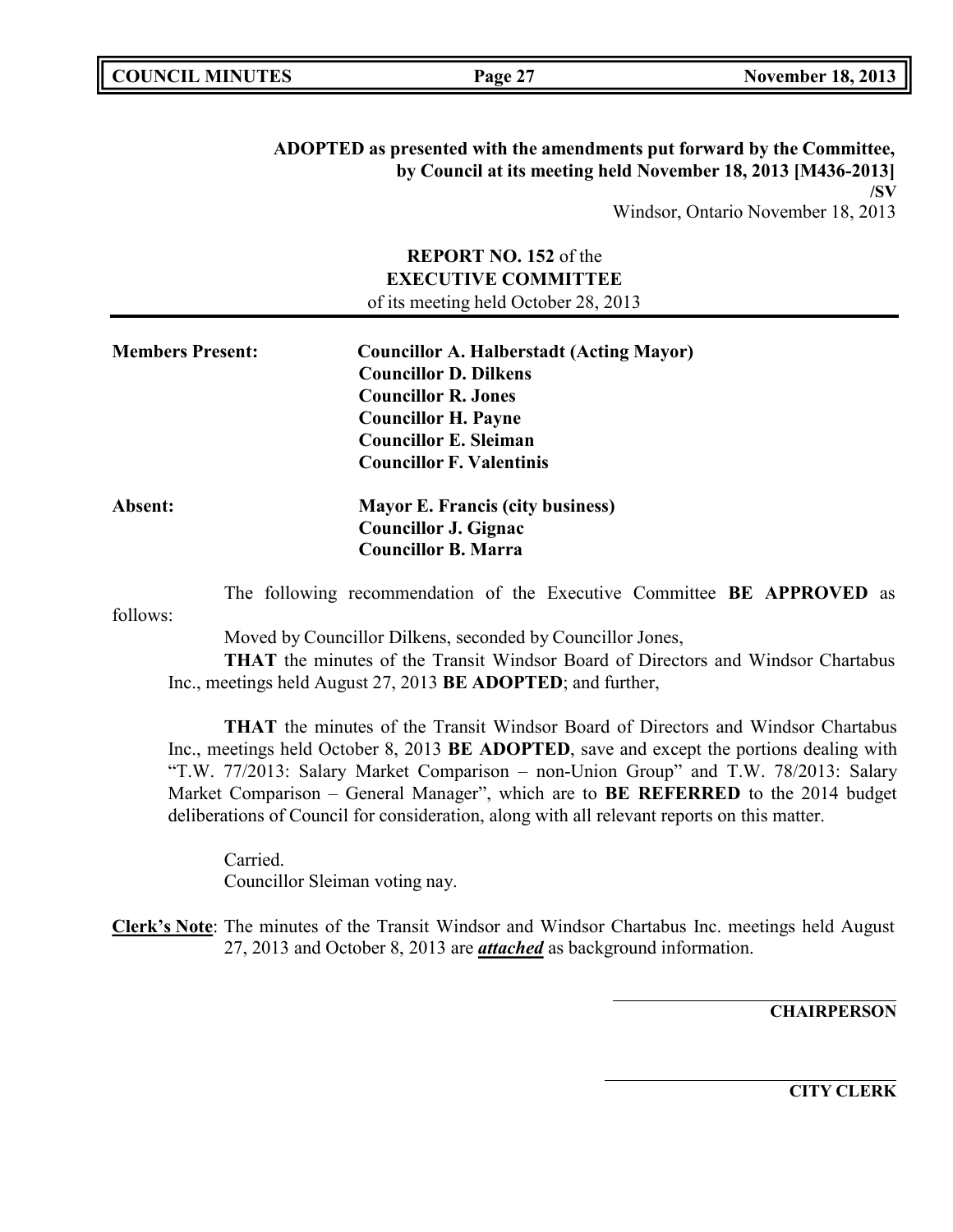| <b>COUNCIL MINUTES</b> | Page 28 | <b>November 18, 2013</b> |
|------------------------|---------|--------------------------|
|                        |         |                          |

**Adopted by Council at its meeting held November 18, 2013 [M440-2013]** VC/bm

# **SPECIAL MEETING OF COUNCIL – IN CAMERA November 18, 2013**

## **Meeting called to order at: 3:26 p.m.**

## **Members in Attendance:**

Mayor E. Francis Councillor D. Dilkens Councillor R. Jones Councillor A. Halberstadt Councillor F. Valentinis Councillor B. Marra Councillor J. Gignac Councillor A. Maghnieh Councillor E. Sleiman

## **Members Absent:**

Councillor H. Payne

### **Also in attendance:**

- H. Reidel, Chief Administrative Officer
- J. Payne, Community Development and Health Commissioner and
- Corporate Leader Social Development, Health, Recreation and Culture
- M. Sonego, City Engineer and Corporate Leader Environmental Protection and Transportation
- S. Askin-Hager, Deputy City Solicitor
- V. Critchley, City Clerk/Licence Commissioner and Corporate Leader Public Engagement and Human Resources
- O. Colucci, Chief Financial Officer/City Treasurer and Corporate Leader Finance and Technology
- J. Guthrie, Deputy Treasurer, Taxation and Financial Projects (Item 1)
- V. Mihalo, Executive Director of Human Resources (Items 3 and 4)

## **Verbal Motion is presented by Councillor Jones, seconded by Councillor Gignac, to move in Camera for discussion of the following item(s):**

| Item No. | <b>Subject</b> | <b>Section – Pursuant</b>             |
|----------|----------------|---------------------------------------|
|          |                | to Municipal Act,<br>2001, as amended |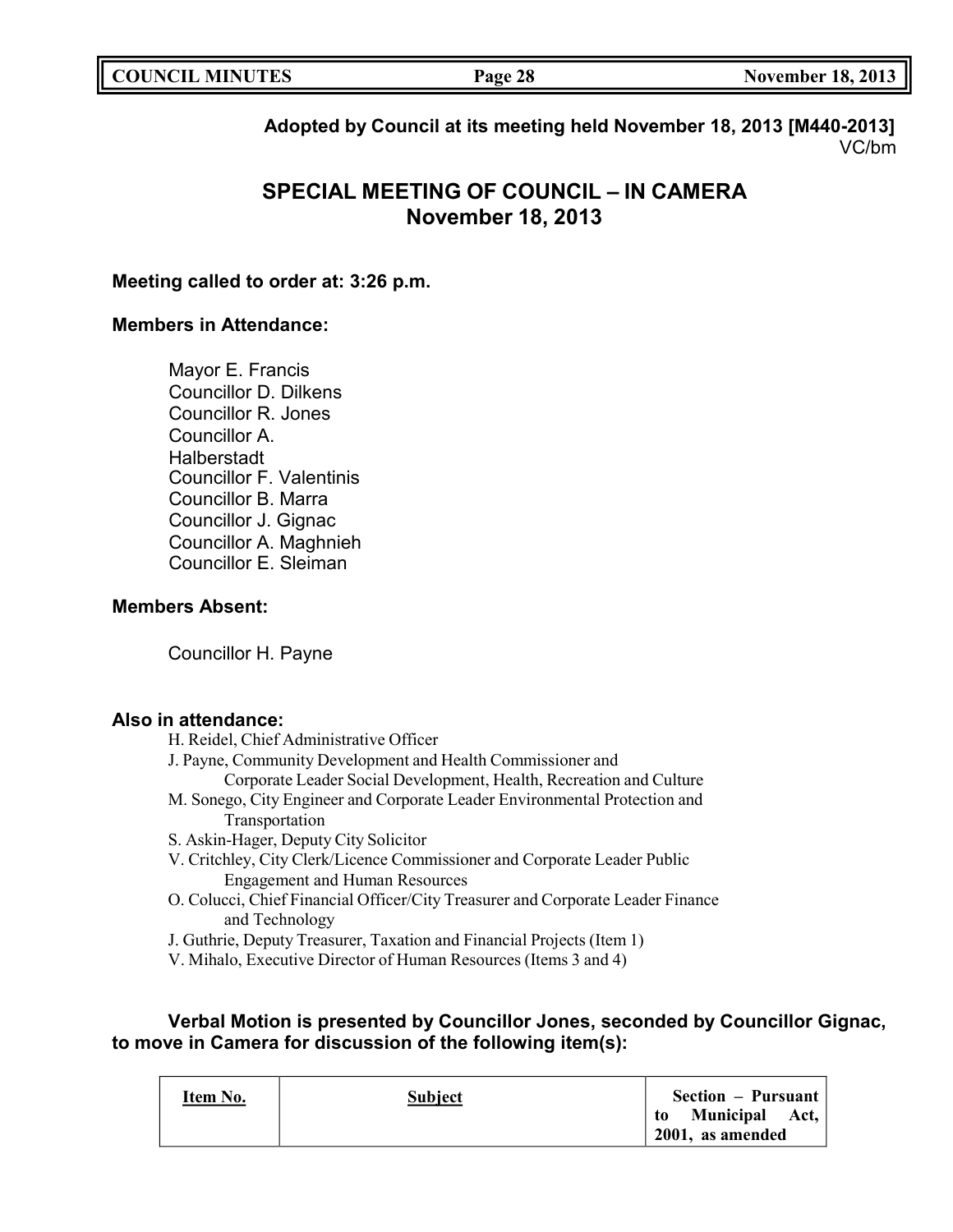|    | Legal/Property matter – assessment matters                         | 239(2)(e)       |
|----|--------------------------------------------------------------------|-----------------|
| 2. | <b>Property matter – litigation update</b>                         | 239(2)(a)(c)    |
| 3. | Personal matter – about an identifiable<br>individual              | 239(2)(b)(d)(e) |
| 4. | Personal matter – about an identifiable<br>individual – secondment | 239(2)(b)       |

## **Motion Carried.**

## **Declarations of Pecuniary Interest:**

Mayor Francis discloses an interest and abstains from voting on Item 1 as it involves the Duty Free store which is owned by a friend.

**Discussion on the items of business. (Items 2, 3, 4 and 1)**

**Verbal Motion is presented by Councillor Jones, seconded by Councillor Valentinis, to move back into public session.**

**Motion Carried.**

**Moved by Councillor Sleiman, seconded by Councillor Maghnieh, THAT the Clerk BE DIRECTED to transmit the recommendation(s) contained in the report(s) discussed at the In-Camera Council Meeting held November 18, 2013 directly to Council for consideration at the next Regular Meeting.**

1. That the recommendation contained in the in-camera report from the Deputy Treasurer – Taxation and Financial Projects and Chief Financial Officer/City Treasurer and Corporate Leader Finance and Technology respecting a legal/property matter – assessment matters **BE APPROVED**.

## **Mayor Francis discloses an interest and abstains from voting.**

2. That the recommendation contained in the in-camera report from the Executive Director of Recreation and Culture, Community Development and Health Commissioner and Corporate Leader Social Development, Health, Recreation and Culture, Chief Financial Officer/City Treasurer and Corporate Leader Finance and Technology and City Solicitor and Corporate Leader Economic Development and Public Safety respecting a property matter – litigation update **BE APPROVED**.

3. That the recommendation contained in the in-camera report from the Special Projects Coordinator Human Resources, Executive Director of Human Resources, Fire Chief, City Solicitor and Corporate Leader Economic Development and Public Safety, Chief Financial Officer/City Treasurer and Corporate Leader Finance and Technology and City Clerk/Licence Commissioner and Corporate Leader Public Engagement and Human Services respecting a personal matter about an identifiable individual **BE APPROVED**.